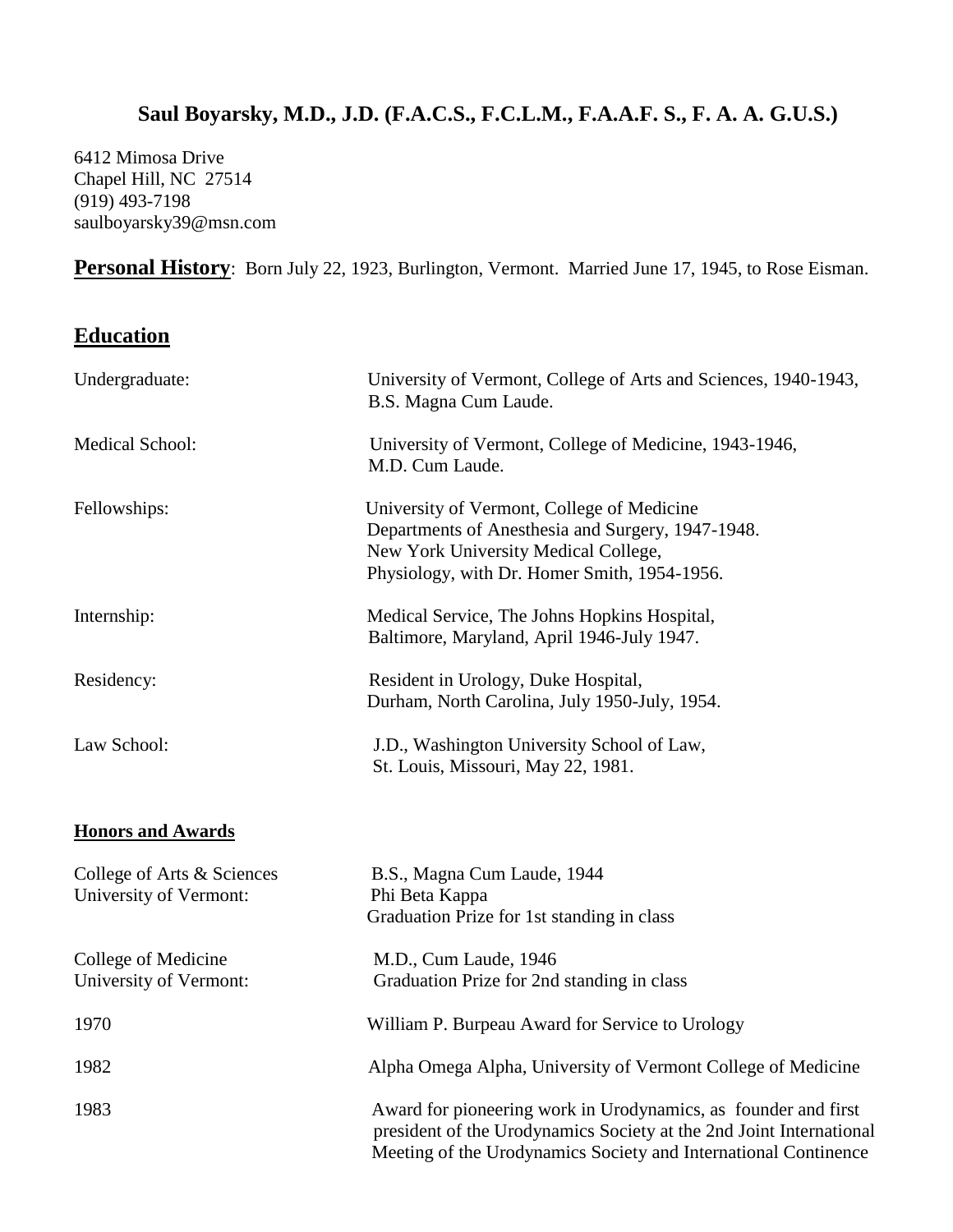|      | Society; Aachen, Germany.                                                                                                  |
|------|----------------------------------------------------------------------------------------------------------------------------|
| 1986 | Distinguished Academic Achievement Award<br>University of Vermont Medical Alumni Association                               |
| 1990 | Missouri House of Representatives, Resolution #236.                                                                        |
| 1993 | Physician's Recognition Award 5/1/93-6/1/96                                                                                |
| 1994 | Cash award and honorable mention for presentation at 10th World<br>Congress on Medical Law, Jerusalem, Israel 8/28-9/1/94. |

### **MILITARY SERVICE**

1st Lt. and Captain, Medical Corps, A.U.S., 1948-1950, including: Medical Field Service School, Fort Sam Houston,Texas. Dispensary Officer, Camp Kilmer, New Jersey. General Surgery & Orthopedic Ward Officer, 15th Evacuation Hospital, Nurnberg, Germany. Acting Chief of Surgery, Station Hospital, Wurzberg, Germany, Temporary Duty.

### **HOSPITAL APPOINTMENTS**

| <b>Assistant Attending Urologist</b><br>Dec. 1954 - July 1956 | Bellevue Hospital, New York, New York                   |
|---------------------------------------------------------------|---------------------------------------------------------|
| Assisting Attending Urologist<br>April 1956 - 1963            | New York University Hospital, New York, New York        |
| <b>Assistant Chief of Urology</b><br>July 1956 - Sept., 1956  | Bronx Veterans Administration Hospital, Bronx, New York |
| <b>Associate Attending Urologist</b><br>July 1956 - 1962      | Bronx Municipal Hospital Center, Bronx, New York        |
| Visiting Urologist<br>July 1962 - 1963                        | Bronx Municipal Center, Bronx, New York                 |
| Adjunct Urologist<br>1960 - 1963                              | New Rochelle Hospital, New Rochelle, New York           |
| <b>Attending Urologist</b><br>1960 - 1963                     | Bronx Veterans Administration Hospital, Bronx, New York |
| Urologist<br>1963 - 1970                                      | Duke Hospital, Durham, North Carolina                   |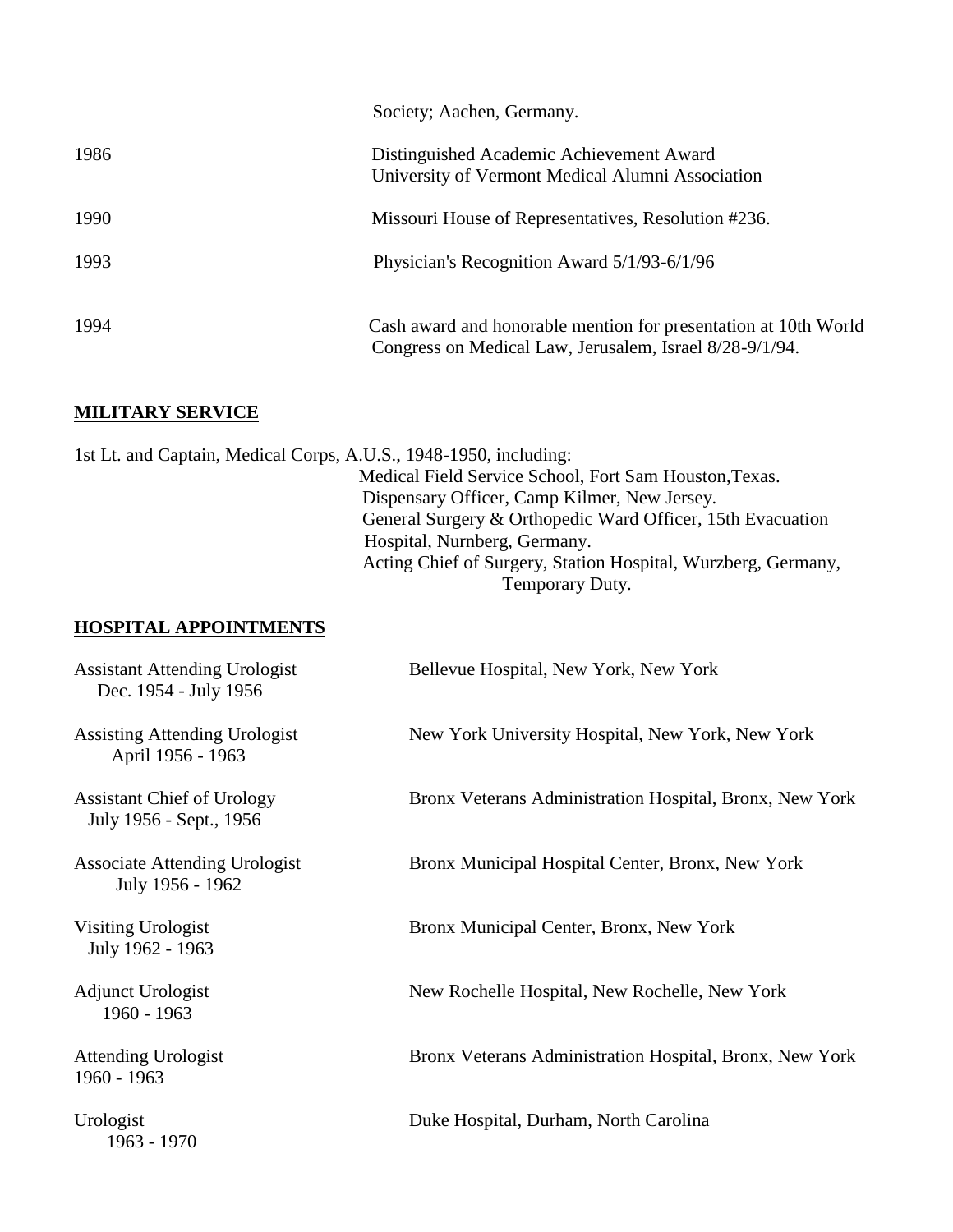| Chief of Urology<br>1963 - 1968                                 | Veterans Administration Hospital, Durham, North Carolina      |
|-----------------------------------------------------------------|---------------------------------------------------------------|
| Consultant in Urology<br>1963 - 1970                            | Watts Hospital, Durham, North Carolina                        |
| 1963 - 1970                                                     | Lincoln Hospital, Durham, North Carolina                      |
| 1969 - 1970                                                     | Veterans Administration Hospital, Oteen, North Carolina       |
| Urologic Surgeon-in-Chief<br>St. Louis, Missouri<br>1970 - 1973 | Barnes Hospital and Washington University Teaching Hospitals, |
| Urologist                                                       |                                                               |
| 1970 - 1984                                                     | Veterans Administration Hospital, St. Louis, Missouri         |
| 1970 - 1973                                                     | St. Louis City Hospital, St. Louis, Missouri                  |
| 1970 - 1984                                                     | St. Louis County Hospital, St. Louis, Missouri                |
| 1970 - 1984                                                     | The Jewish Hospital of St. Louis, St. Louis, Missouri         |
| Urologist                                                       |                                                               |
| 1970 - 1989                                                     | Barnes Hospital, St. Louis, Missouri                          |
|                                                                 | Jewish Hospital, St. Louis, Missouri                          |
|                                                                 | Children's Hospital, St. Louis, Missouri                      |
| 1992                                                            | St. Louis University, St. Louis, Missouri                     |
| Emeritus Urologist                                              | Jewish Hospital, St. Louis, Missouri                          |

## **UNIVERSITY APPOINTMENTS**

| Research Associate <i>honoris</i><br>Causa                                                       | Center for Jewish Studies, Duke University, 2006-present                     |
|--------------------------------------------------------------------------------------------------|------------------------------------------------------------------------------|
| <b>Senior Research Associate</b>                                                                 | Kenan Institute for Ethics, Duke University, 2005-present                    |
| Clinical Professor of Urology<br>Department of Surgery                                           | St. Louis University School of Medicine, St. Louis, Missouri<br>1992 - 1999  |
| Professor of Genitourinary Surgery                                                               | Washington University School of Medicine, St. Louis, Missouri<br>1970 - 1989 |
| Head, Division of<br><b>Genitourinary Surgery</b>                                                | Washington University School of Medicine, St. Louis, Missouri<br>1970 - 1973 |
| Professor of Biomedical<br>Engineering, Department<br>of Mechanical and Aerospace<br>Engineering | Washington University, St. Louis, Missouri<br>1970 - 1984                    |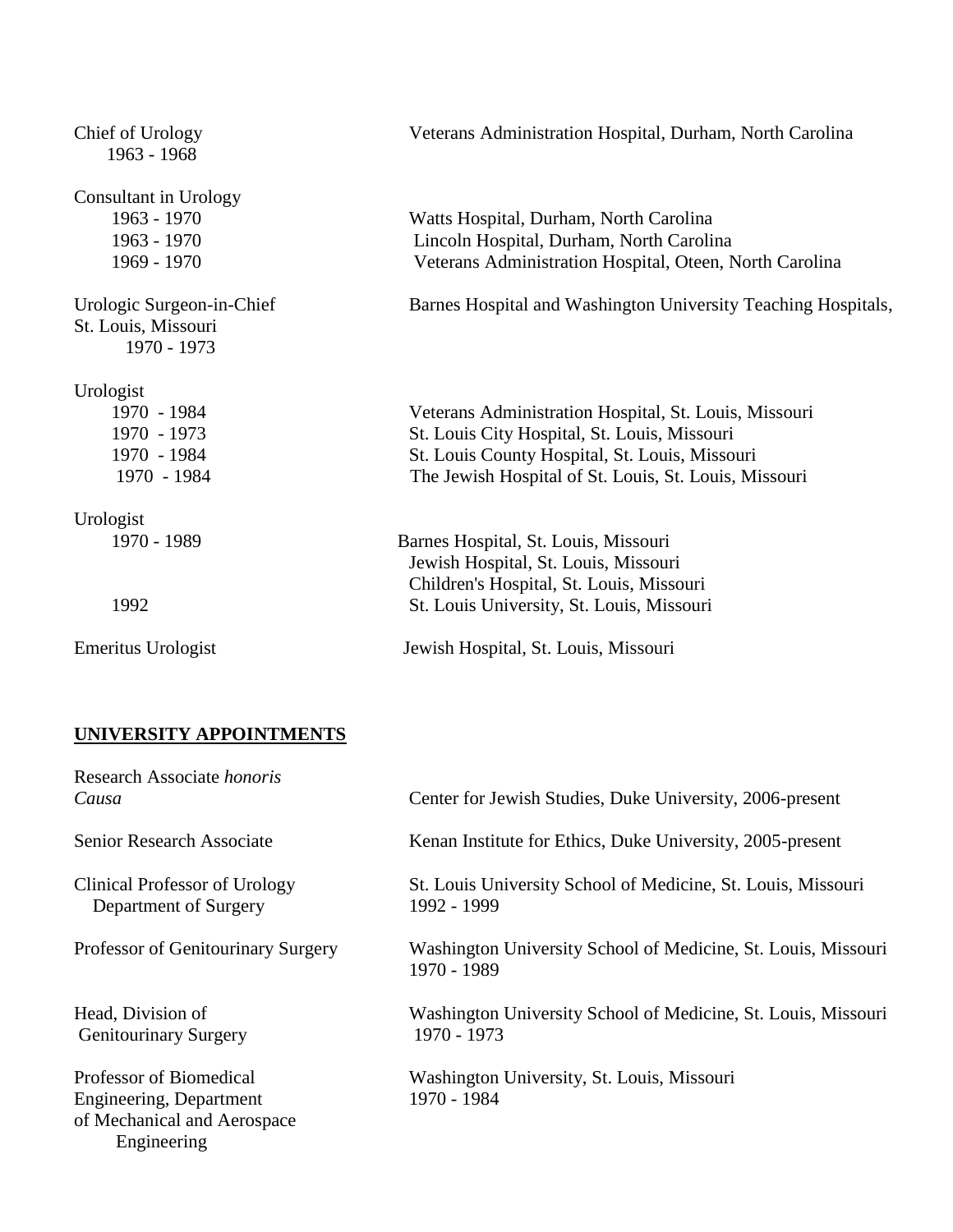| Associate Professor of<br>Pharmacology                                                             | Washington University School of Medicine, St. Louis, Missouri<br>1970 to 1980 |
|----------------------------------------------------------------------------------------------------|-------------------------------------------------------------------------------|
| Professor of Urology,<br><b>Assistant Professor of Physiology</b><br>Director of Urologic Research | Duke University School of Medicine, Durham, North Carolina<br>1962 - 1970     |
| Chief of Urology                                                                                   | Durham VA Hospital 1963-1965                                                  |
| Director of Rehabilitation                                                                         | Duke University Medical Center, Durham, North Carolina<br>1969 - 1970         |
| <b>Instructor in Physiology</b>                                                                    | New York University College of Medicine, New York, New<br>York<br>1955 - 1956 |
| <b>Assistant and Associate</b><br>Professor of Urology                                             | Albert Einstein College of Medicine, New York, New York<br>1956 - 1963        |

#### **MEDICAL SPECIALTY BOARDS AND FELLOWSHIPS**

| Diplomate | National Board of Medical Examiners            | 1947        |
|-----------|------------------------------------------------|-------------|
| Diplomate | American Board of Urology                      | 1958        |
| Fellow    | <b>American College of Surgeons</b>            | 1958        |
| Fellow    | New York Academy of Sciences                   | 1964 - 1975 |
| Fellow    | American College of Legal Medicine             | 1976        |
| Delegate  | Missouri State Medical Association             | 1988 - 1990 |
| Fellow    | American Academy of Forensic Sciences          | 1994        |
| Fellow    | American Association of GenitoUrinary Surgeons | 1988        |

#### **MEMBERSHIPS**

 American Association for Advancement of Science American Association of Clinical Urologists 1972 American Association of Genitourinary Surgeons American College of Surgeons, Fellow American Medical Association American Physicians Fellowship, Inc. American Physiologic Society American Urological Association International Continence Society Missouri State Medical Association, Honor Member Missouri Urologic Society Pan American Medical Association St. Louis Metropolitan Medical Society, Life Member St. Louis Urological Society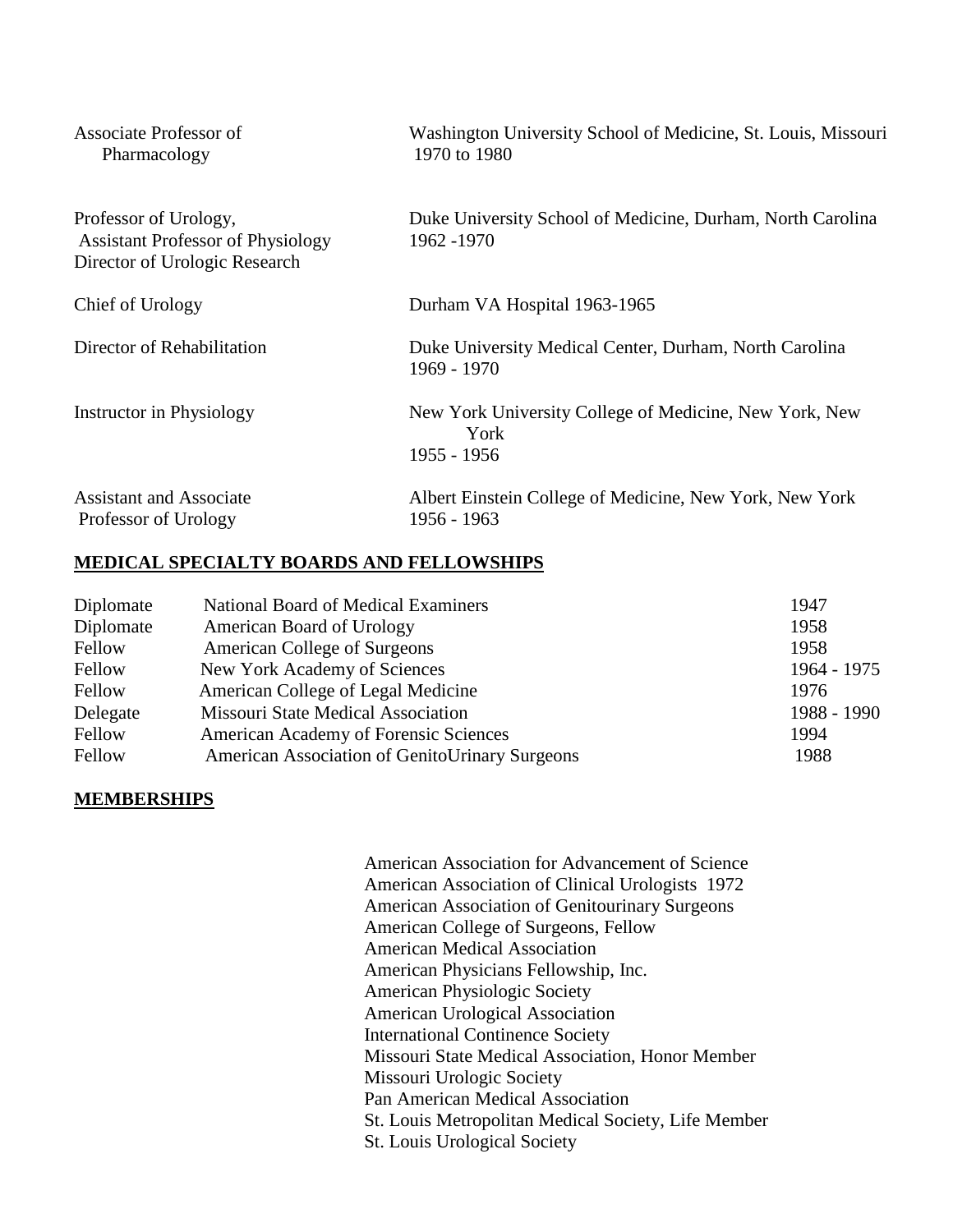|                              | Sigma Xi                                                                                                                                                                               |
|------------------------------|----------------------------------------------------------------------------------------------------------------------------------------------------------------------------------------|
|                              | Societe Internationale D'Urologie                                                                                                                                                      |
|                              | Society for Urology and Engineering, Inc.                                                                                                                                              |
|                              | Society of University Urologists                                                                                                                                                       |
|                              | Urodynamics Society--Honorary/Inactive                                                                                                                                                 |
|                              | American Association of University Professors                                                                                                                                          |
|                              | <b>American Fertility Society</b>                                                                                                                                                      |
|                              | <b>American Nephrology Society</b>                                                                                                                                                     |
|                              | <b>Andrology Society</b>                                                                                                                                                               |
|                              | <b>Biomedical Engineering Society</b>                                                                                                                                                  |
|                              | Carolina Urological Society                                                                                                                                                            |
|                              | Society for Experimental Biology and Medicine                                                                                                                                          |
| Legal:                       | <b>American Arbitration Association</b>                                                                                                                                                |
|                              | American Bar Association (98675188QW)                                                                                                                                                  |
|                              | American College of Legal Medicine                                                                                                                                                     |
|                              | Bar Association of Metropolitan St. Louis (4909)                                                                                                                                       |
|                              | Defense Research Institute                                                                                                                                                             |
|                              | Missouri Bar Association (29362)                                                                                                                                                       |
|                              | Missouri Organization of Defense Lawyers                                                                                                                                               |
|                              | National Health Lawyers Association (through 1986)                                                                                                                                     |
| Medical-Legal and Forensic:  | American Academy of Forensic Sciences, Fellow<br>American College of Legal Medicine, Fellow<br>American Society of Law and Medicine<br>St. Louis Association of Hospital Risk Managers |
|                              | Urology Lawyers Council, President and Founder<br><b>Urodynamics Society</b>                                                                                                           |
| Fraternity:                  | Phi Delta Epsilon Medical Fraternity                                                                                                                                                   |
| Listed in:                   | American Men and Women of Science                                                                                                                                                      |
|                              | <b>International Biographical Centre</b>                                                                                                                                               |
|                              | Marquis Who's Who in American Law                                                                                                                                                      |
|                              | Marquis Who's Who in the Midwest                                                                                                                                                       |
|                              | Marquis Who's Who in the World                                                                                                                                                         |
|                              | Martindale-Hubbell Law Directory                                                                                                                                                       |
|                              | <b>National Forensic Center</b>                                                                                                                                                        |
|                              | West's Legal Directoy Online                                                                                                                                                           |
|                              | Who's Who in Frontiers of Science and Technology                                                                                                                                       |
| Private Practice in Urology: | New Rochelle, New York, 1956-1963                                                                                                                                                      |
| <b>MEDICAL LICENSURE</b>     |                                                                                                                                                                                        |

## State of Missouri, R3829 1970<br>State of Vermont 1948 State of Vermont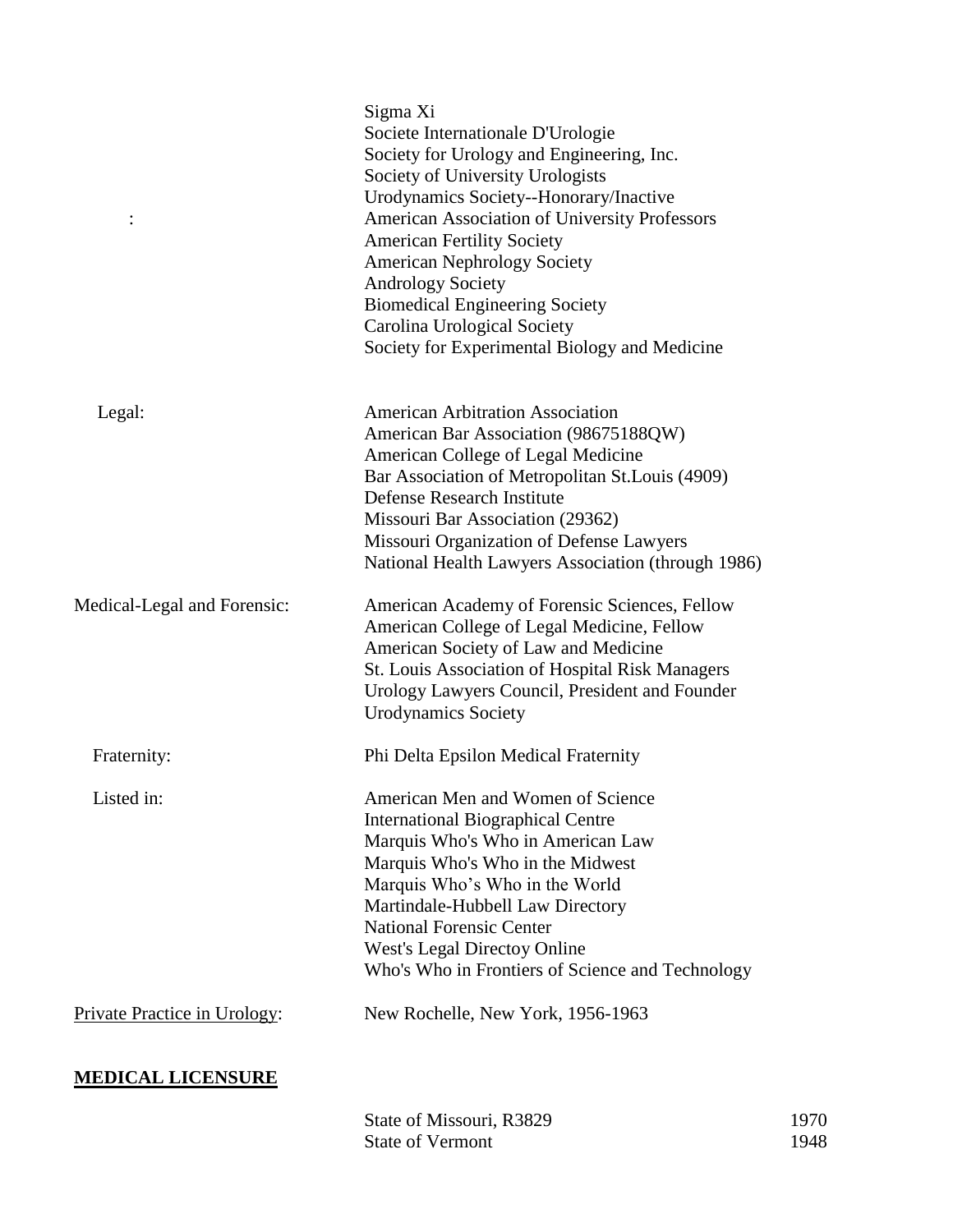| <b>State of New Jersey</b> | 1949  |
|----------------------------|-------|
| State of North Carolina    | 1950. |
| State of New York          | 1954  |
| State of North Carolina    | 1963  |

#### **LAW LICENSURE**

Inactive, senior Missouri Bar MD R3829, 1983

#### **PROFESSIONAL, COMMUNITY, CONSULTING, AND EDITORIAL POSITIONS**

American Academy of Forensic Sciences - Secretary of Jurisprudence Section. American College of Legal Medicine - Chairman of Audit Committee. American College of Surgeons - Committee for the Forum on Fundamental Surgical Problems. American Urological Association, Inc. - Chairman, Biomedical Engineering Committee, 1975 to present. Diagnostic and Therapeutic Technology Assessment Reference Panel, American Medical Association. Editorial Advisory Board - *Courts, Health Science & the Law.* Editorial Advisory Board - *Insight into Courts.* Editorial Board - *Journal of Legal Medicine,* 1981 to 2003. Editorial Board - *Neurourology & Urodynamics*, 1982 to 1992. Editorial Consultant - *Urology*, 1996. Food and Drug Administration Department of Health, Education and Welfare -Member, Urology Panel of Center for Radiological Health and Medical Devices, 1985 to 1989. -Consultant, Gastroenterology and Urology Devices Panel and the Medical Devices Advisory Committee. Paraquad - Honorary Board, 1988 . St. Louis Conservatory and Schools for the Arts - Board of Directors, 1972 . St. Louis Metropolitan Medical Society - Medical/Legal Committee. Veterans Administration - Cooperative Study, Randomized Study of Cost Effectiveness of TURP for BPH, Chairman, Operations Committee, CSP #246. F4.11., 1980-1987. American Association of Clinical Urologists, Inc. - Interprofessional Committee, 1978-1981. American Association of Medical Assistants St. Louis Chapter - Advisor, 1978-1981 American College of Legal Medicine - Board of Governors, 1985-1987. -Chairman, Ad Hoc Legislative Committee, 1987. American College of Surgeons - Executive Committee of Medical Device Committee, 1983-1987. - Operating Room Environment Committee, 1973-1977. American Medical Association - Vietnam Medical School Project, Urology Consultant. American Urological Association, Inc. - Prize Essay Committee, 1971-1972. -Ad Hoc Committee on Male Reproduction, 1977-1978 -Chairman , Biomedical Engineering Committee 15 years. American Society for Testing and Materials - Chairman, Task Force on Foley Catheter, f04.80.01. - Chairman, 1977-1980. - Urology Subcommittee.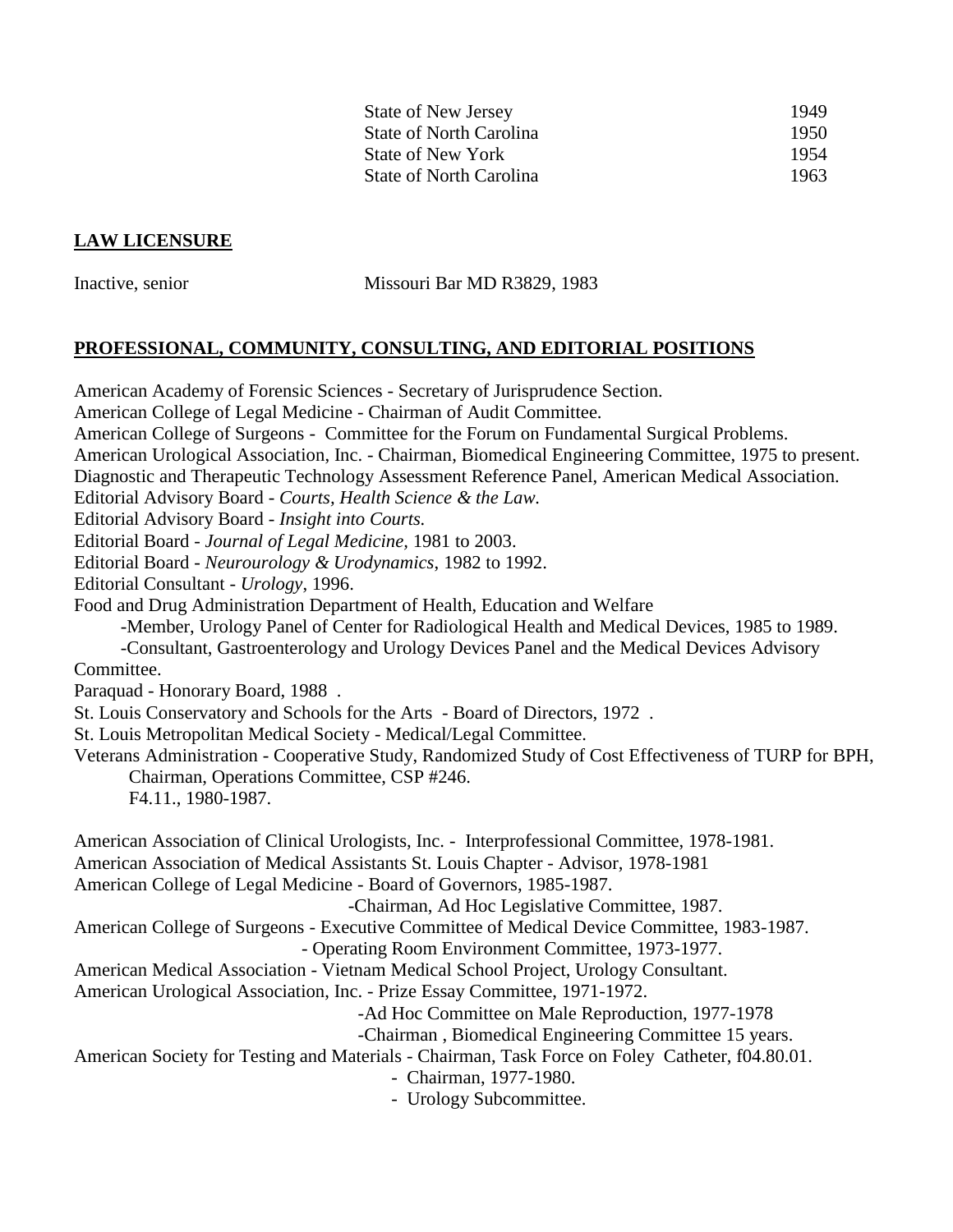Association for the Advancement of Medical Instrumentation, until 1988.

- Representative of American Urological Association.

- Co-chairman Government Relations and Public Policy Committee, 1985.
- Center for Population Research.
- National Institute of Child Health and Human Development.
- Contraceptive Research Evaluation Review Contract Committee.
- Consultant in Urology International Medical Society of Paraplegia.

Editorial Advisory Board - *Sexual Medicine Today*.

Editorial Board - *Archives of Andrology*.

Food and Drug Administration: Department of Health, Education and Welfare

- member, Advisory Committee, Cardiovascular and Renal Disorders, 1969 - 72.

Glaucoma Support Group - Organizer, 1985-1986.

Kidney Foundation of Eastern Missouri and Metro-East.

Medical Advisory Committee - Visiting Nurses Association, St. Louis.

Medical Society of the State of North Carolina - Committee on Physical and Vocational Rehabilitation.

Missouri Crippled Children's Service, Columbia, Missouri - consultant.

Missouri Organization for Defense Lawyers - Legislative Committee, 1986.

Multiple Sclerosis Society Advisory Committee - President's Commission 1973

- Committee on Research on the Etiology, Diagnosis, Natural

History, Prevention and Therapy of Multiple Sclerosis.

National Academy of Sciences - National Research Council.

- 1968 Program Committee member.

- Workshop: Hydrodynamics of the Bladder, 1969.

- Chairman, Ad Hoc Program Committee, 1969.
- Workshop on Hydrodynamics of the Ureter, 1970.

National Institute on Aging - Ad Hoc Consultant, 1982.

National Institutes of Health - Institute of Arthritis and Metabolic Diseases

 - Chairman, Renal Disease and Urology Training Grants (1986), member 1964-68. Paraquad - Board of Directors, 1985.

- Program Committee, 1985.

- Executive Committee, 1985.
- Vice-president Programs, 1986.

Paralyzed Veterans of America - Research Guidance Committee Chairman.

- Legislative Liaison Committee.

- Medical Advisory Board.

Regional Medical Program of North Carolina: Committee on Rehabilitation - Consultant. St. Louis Conservatory and Schools for the Arts, St. Louis, Missouri

- Chairman, Academic Council 1972-1975.

- Vice-president, Board of Directors, 1982.

- Executive Committee, 1980-1987.

St. Louis Metropolitan Medical Society - Library Committee.

- Program Committee.

- Medical-legal Committee, Chairman 1985-1987.

St. Louis Urological Society - Chairman, Nominating Committee, 1983, 1988. Southern Medical Association - Chairman, Urology Section, 1969.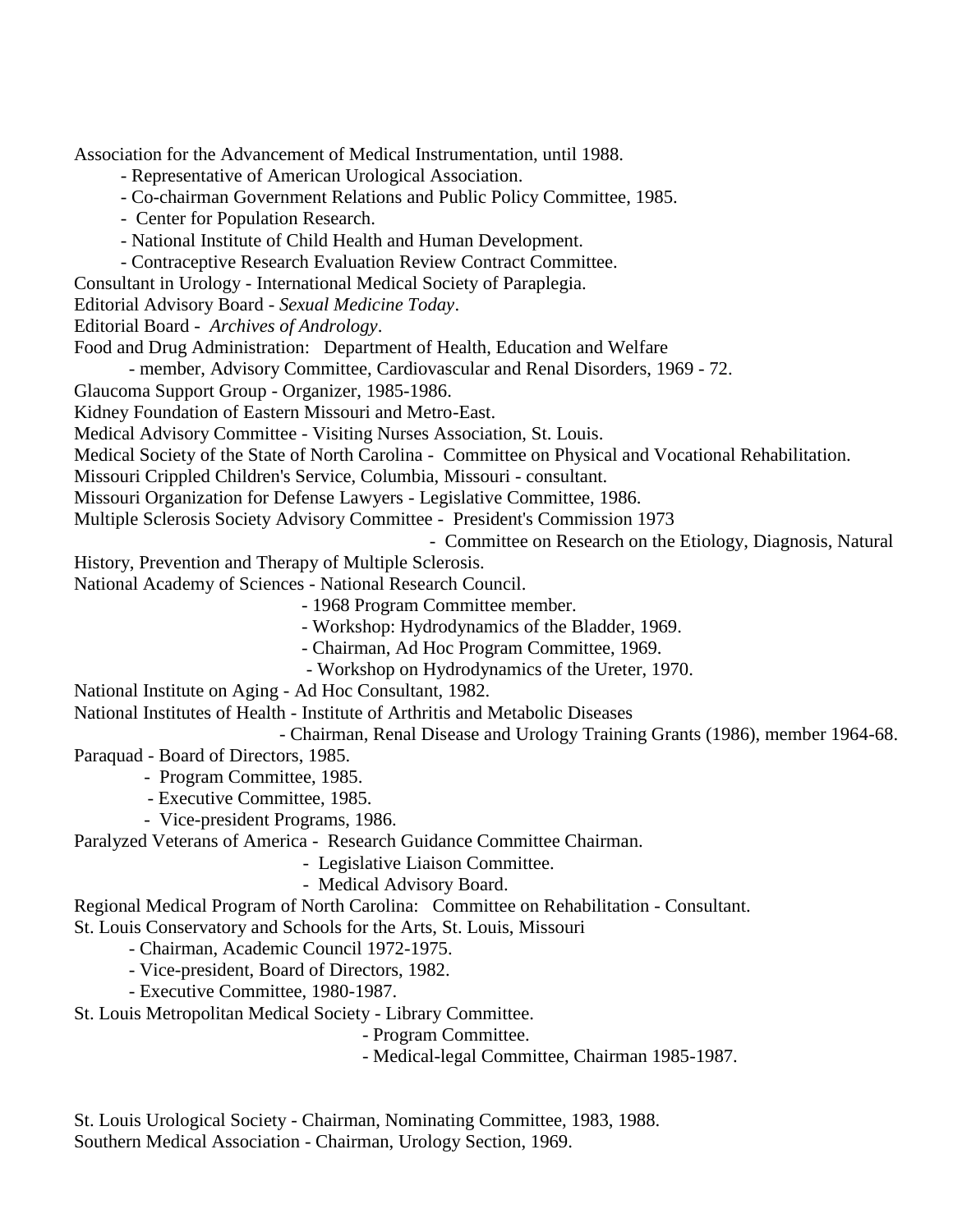The American Fertility Society - Urology Committee, 1972-1976. United States Pharmacopeia Convention, Inc. - Chairman, Urology Panel, until 1987. United States Public Health Service Chronic Disease Control Program - Consultant. Urodynamics Society - Founder and past President. Veterans Administration Central Office - Spinal Cord Injury Service consultant, to 1970.

# **Publications:**

## **Books:**

- 1. Boyarsky, S., (Ed.), *The Neurogenic Bladder*, Baltimore, Md., Williams and Wilkins 1967 (Mar.).
- 2. Hinman, F., Jr., with Boyarsky, S., Zinner, N. and Pierce, J., Jr., *Hydrodynamics of Micturition*, C.C. Thomas Co., Springfield, Ill., 1971.
- 3. Boyarsky, S., Gottschalk, C.W., Tanagho, E.A., and Zimskind, P.D., *Urodynamics: Hydrodynamics of the Ureter and Renal Pelvis*, Academic Press, 1971.
- 4. Boyarsky, S., And Labay, P., *Ureteral Dynamics*, Baltimore, Md., Williams and Wilkins, 1972.
- 5. Boyarsky, S., Labay, P., Hanick, P., Abramson, A. and Boyarsky, R.E., *The Care of the Neurogenic Bladder Patient*, Little, Brown and Company, 1979.
- 6. Boyarsky, S., Polakoski, K., *Goals in Male Reproductive Research*, London, England, Pergamon Press, 1981.
- 7. Hinman, Jr. Frank, ed., Boyarsky, Saul, Associate Editor, *Benign Prostatic Hypertrophy*, Springer-Verlag, New York, 1983.

### Unpublished

1.. There Are No Cripples. An optimistic plea for holistic care and rehabilitation of Spinal Cord Injured Patients 1975 circa

## **Articles:**

- 1. Smith, H.C. And Boyarsky, S., "The Relationship Between Physique Reaction Time", *Character and Personality*, 1943, 12:46-53.
- 2. Boyarsky, S., "The Anoxic Electrocardiogram as a Test for Early Coronary Sclerosis", *J. Maine Med. Assoc.*, 1948, 9:251-254.
- 3. Boyarsky, S., Burnett, J.M., and Barker, W.H., "Renal Failure in Embolic Glomerulonephritis as a Complication of Subacute Bacterial Endocarditis", *Bull. Johns Hopkins Hosp.*, 1949, 84:207-215.
- 4. Holm, B., Boyarsky, S., and Morrione, T.G., "The Effect of Experimental Devascularization on Gastric Mucosa", *Gastroenterology*, 1949, 12:116-121.
- 5. Boyarsky, S., Eadie, G.S., Rankin, W., Vanderlinde, R.J., and Walters, P.A., "Appearance Times of Phenol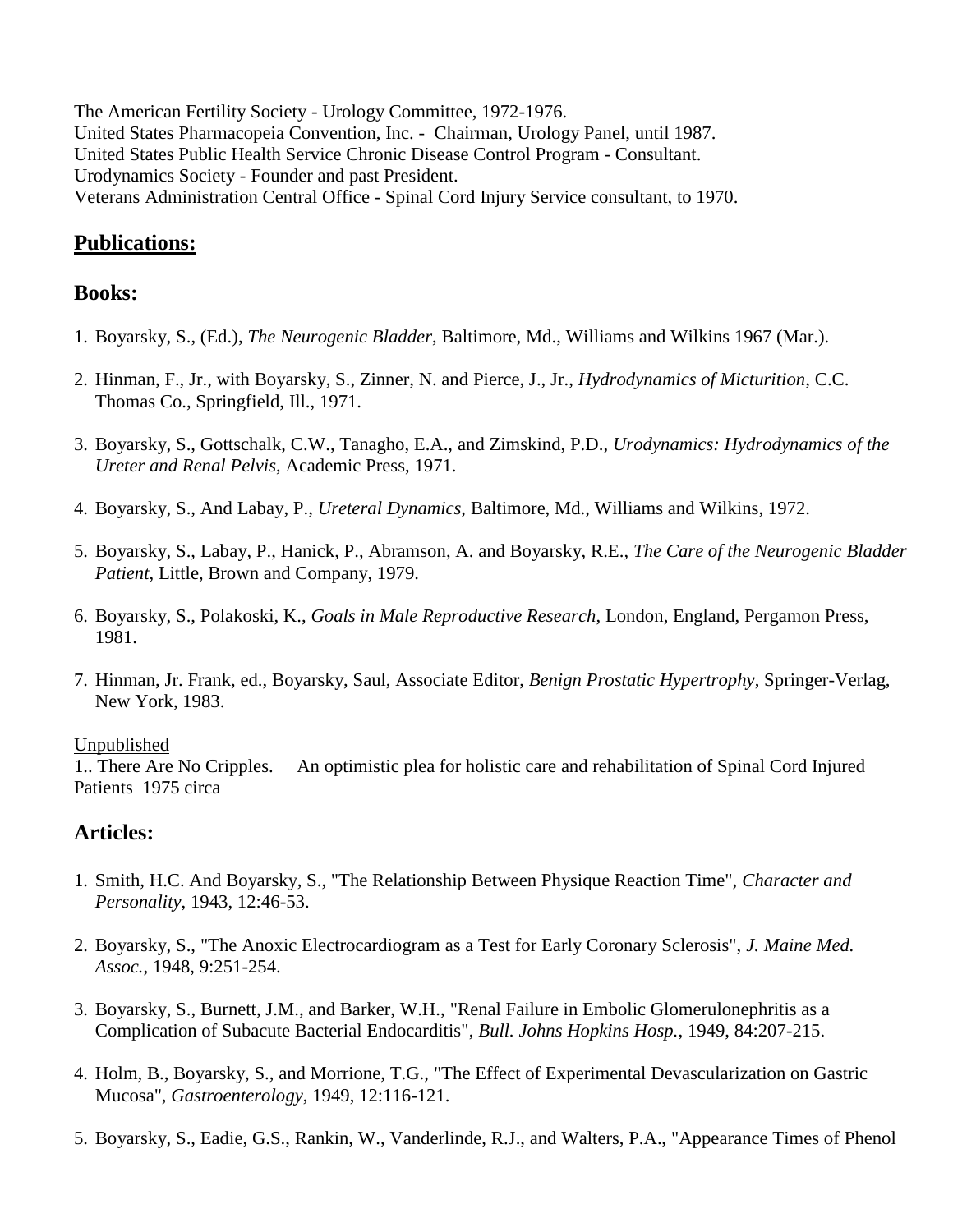Red and Inulin in Urine" *J. Appl. Physio.*, 1952, 5:256-260.

- 6. Boyarsky, S., "Paraplegia Following Translumbar Aortography", *JAMA*, 1954, 156:599-602.
- 7. Boyarsky, S. and Duque, O., "Ureteral Regeneration in Dogs: an Experimental Study Bearing on the Davis Intubated Ureterotomy", *J. Urol.*, 1955, 73:53-61.
- 8. Boyarsky, S., Taylor, A. and Baylin, G.J., "Extravasation in Excretory Urography", *Urol. Internat.*, 1955, 1:191-198.
- 9. Nowill, W.K., Hall, H.E., Ausherman, H.M., Smith, A., Shingleton, W., and Boyarsky, S., "Physiological Variations During Induced Hypothermia in the Dog", *Proc. 1st Internat. Anesth. Congress*, 1955, 19:95-104.
- 10. McCrory, W.W., Rieck, A., Boyarsky, S., Biggs, A.W., and Soley, R., "Studies of Adrenaline Diuresis in the Spiny Dog Fish", *Bull. Mount Desert Island Biol. Lab.*, 1956, 4:38.
- 11. Boyarsky, S., Cohen, J.J., Biggs, A.W., and Soley, R., "Further Studies of Adrenaline Diuresis in the Spiny Dog Fish", *Bull. Mount Desert Island Biol. Lab.*, 1956, 4:39.
- 12. Cohen, J.J., Boyarsky, S., and Biggs, A.W., "Further Studies of Renal Excretion of Trimethylamine Oxide in the Dog Fish", *Bull. Mount Desert Island Bio. Lab.*, 1956, 4:52.
- 13. Boyarsky, S., "Discussion (by Invitation) on the Paper, Effect of Exercise on Renal Function", *Southern Med. J.*, 1957, 50:7.
- 14.Boyarsky, S., and Smith, H.W., "Renal Concentrating Operation at Low Urine Flows", *J. Urol.*, 1957, 78:511-524.
- 15. Boyarsky, S., "Comments (by Invitation) on the Paper, 'Alterations in Renal Function During Hypothermia in Man'", *Survey Anesth.*, 1958, 2:438.
- 16. Chovnick, S.D., Boyarsky, S., and Newman, H.R., "Clinical Value of Indirect Methods of Determination of Residual Urine Volume" *New York State J. Med.*, 1960, 60:259-264.
- 17. Boyarsky, S., "Residual Urine", *Curr. Med. Digest*, 1960, 27:55-58.
- 18. Gioustremes, V., Boyarsky, S., and Newman, H.R., "Fatal Air Embolism Following Presacral Air Insufflation. Occurrence Despite Manometric Control", *J. Urol.*, 1961, 85:361-384.
- 19. Boyarsky, S., and Martinez, J., "Ureteral Peristaltic Pressures in Dogs with Changing Urine Flows", *J. Urol.*, 1962, 87:25-32.
- 20. Boyarsky, S., and Goldenberg, J., "Detection of Bladder Distention by Suprapubic Percussion", *New York State J. Med.*, 1962, 62:2999-3001.
- 21. Boyarsky, S., and Goldenberg, J., "Detection of Bladder Distention by Suprapubic Percussion", *New York State J. Med.*, 1962, 62:1804-1807.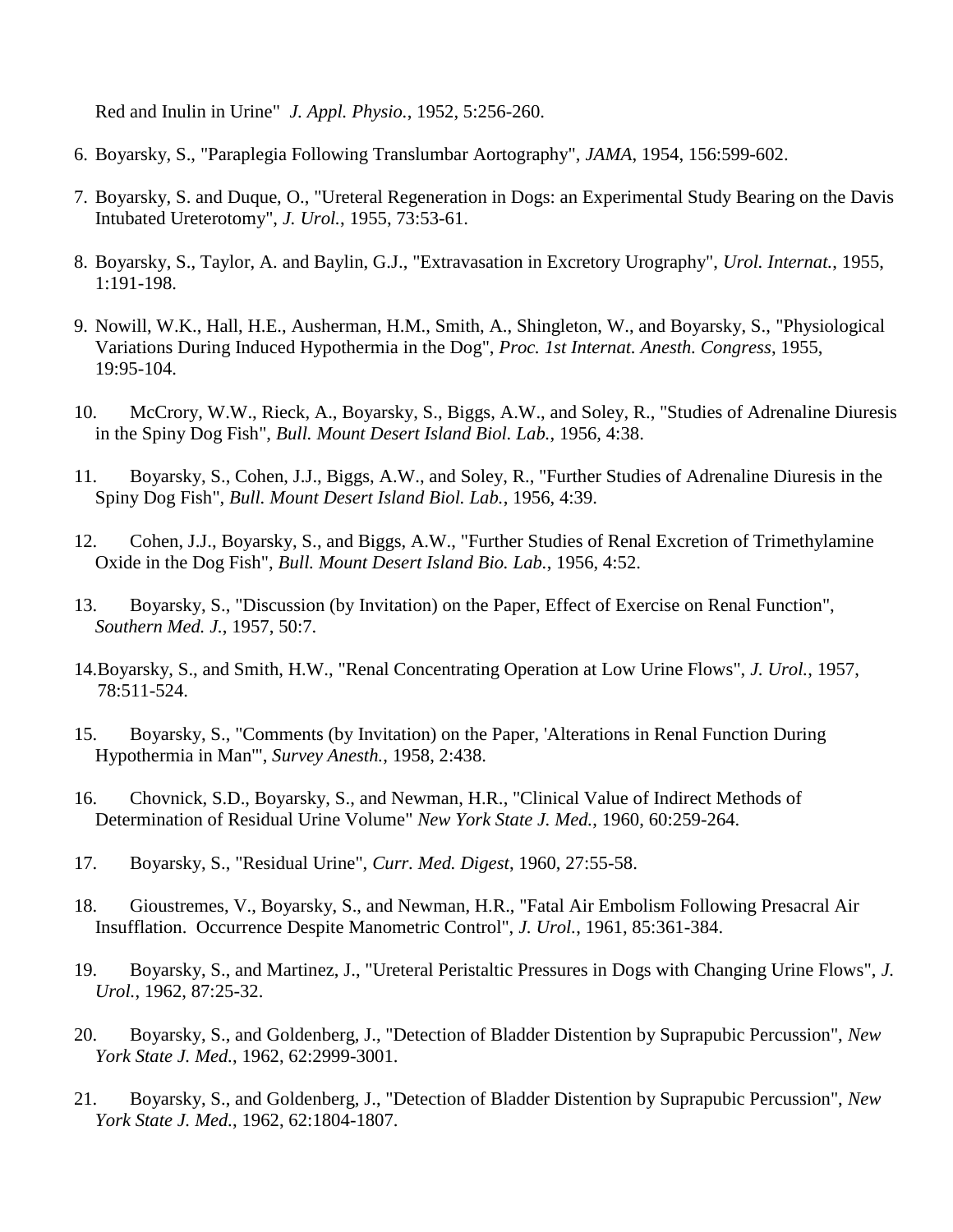- 22. Boyarsky, S., Kaplan, N., Martinez, J., and Elkin, M., "Cinefluorography of the Urinary Tract After Ureteroileostomy", *J. Urol.*, 1962, 88:325-329.
- 23. Shapiro, L., Boyarsky, S., and Roberts, T., "Carcinoma Developing in Queyrat's Erythroplasia", *New York State J. Med.*, 1962, 62:2999-3001.
- 24. Abramson, A.S., Roussan, M., Boyarsky, S., and Freedman, H.K., "The Role of Smooth and Striate Muscle in the Dynamics of Voiding: a Method of Study by Combined Cystometry and Electromyography", *Proc. 11th Annual Spinal Cord Injury Conf.*, 1962, 107-121.
- 25. Roussan, M., Freedman, H.K., Boyarsky, S., and Abramson, A.S.. "The Role of Smooth and Striate Muscle in the Production of Paroxysmal Hypertension in Individuals with and without Central Nervous System Lesion", *Proc. 11th Annual Spinal Cord Injury Conf.*, 1962, 122-137.
- 26. Boyarsky, S., Martinez, J., Elkin, M., and Goldenberg, J., "Integration of Renal and Ureteral Function by Intraluminal Pressure", *JAMA*, 1963, 183:434-435.
- 27. Boyarsky, S., "The Use of Urinary Diversion in Repair of Bladder Exstrophy", Personal Communication via *Urologists' Correspondence Club*, 1963, p. 25.
- 28. Boyarsky, S., Kaplan, N., Martinez, J., Elkin, M., and Shinoda, T., "Pathophysiologic Study of the Gradual Development of Hydronephrosis Induced by Passage of Graded Size Catheters in Dogs", *Surg. Forum*, 1963, 14:484-486.
- 29. Boyarsky, S., "Trauma of the Urinary Bladder", *Med. Trial Technique Quarterly*, 1964, 1-28.
- 30. Elkin, M., Boyarsky, S., Martinez, J., and Kaplan, N., "Physiology of Ureteral Obstruction as Determined by Roentgenologic Studies", *Am. J. Roent., Radium Therapy & Nuclear Med.*, 1964, 92:291-301.
- 31. Boyarsky, S., and Martinez, J., "Pathophysiology of the Ureter: Partial Ligation of the Ureter in Dogs", *Invest. Urol.*, 1964, 2:173-180.
- 32. Boyarsky, S., "Cinefluorographic and Peristaltic Pressure Studies of the Disordered Ureteral Motility in Determining a Possible Etiologic Factor in Pyelonephritis", *Progress in Pyelonephritis*, Ed Kass (ed.), Philadelphia, F.A. Davis Co., 1965, 641-644.
- 33. Boyarsky, S., Catacutan-Labay, P., Newmark, T., Krugman, A., and Glenn, J.F., "Study of Micturition in Urological Patients by Combined Cystometry and Uroflometry", *Proc. Ann. Spinal Cord Inj. Conf.*, 1964, 13:1-10.
- 34. Boyarsky, S., Sharkey, J., and Catacutan-Labay, P., "The Effect of Intravenous Infusion of Potassium Chloride (KCL) on Canine Ureteral Peristalsis in Vivo", *Invest. Urol.*, 1964, 2:241-247.
- 35. Martinez, J., Kaplan, N., and Boyarsky, S., "Laboratory and Clinical Studies of Ureteral Replacement by Ileum", *J. Urol.*, 1965, 93:185-188.
- 36. Sharkey, J., Boyarsky, S., Catacutan-Labay, P., and Martinez, J., "The In Vivo Effects of Histamine and Benadryl on the Peristalsis of the Canine Ureter and Plasma Potassium Levels", *Invest. Urol.*, 1965,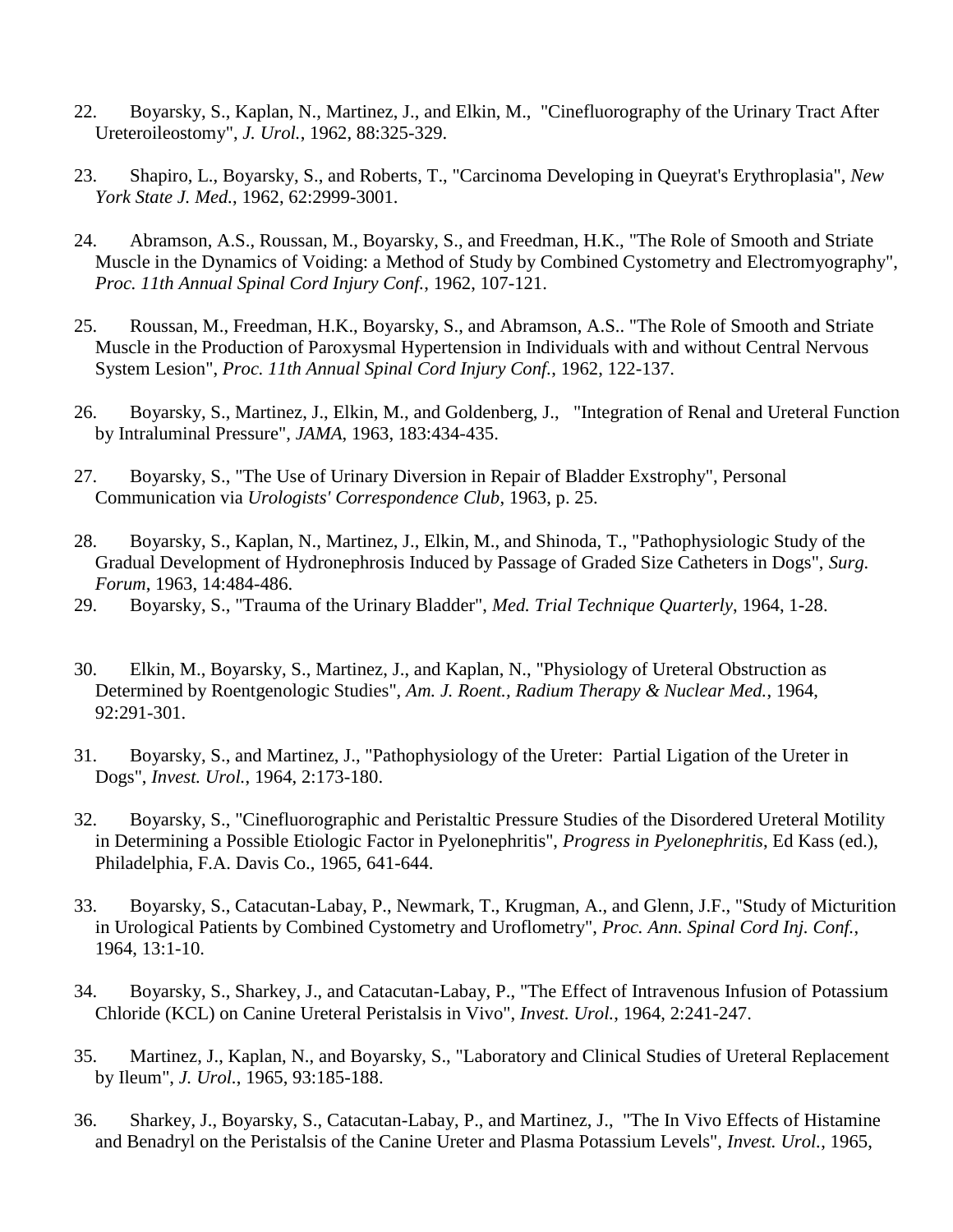2:417-427.

- 37. Atwill, W.H., Boyarsky, S., and Glenn, J.F., "Effect of Spironolactone on Experimental Renovascular Hypertension", *Surg. Forum*, 1965, 16:494-495.
- 38. Catacutan-Labay, P., and Boyarsky, S., "Bradykinin: Effect on Ureteral Peristalsis", *Science*, 1966, 151:78-79.
- 39. Atwill, W.H., Boyarsky, S., and Glenn, J.F., "Observations on the Replacement of Longitudinal Ureteral Defects with Ileal Serosa", *Invest. Urol.*, 1966, 3:364-371.
- 40. Boyarsky, S., Henson, P., and Glenn, J.F., "Recent Advances in Intravenous Urography", *N. Carolina Med.*, 1966, 27:231-237.
- 41. Henson, P., Boyarsky, D., "Constant Infusion Excretory Urography", *J. Urol.*, 1966, 95:814-817.
- 42. Boyarsky, S., Labay, P., Krugman, A., Glenn, J.F., and Newmark, T., "Clinical Evaluation of Bladder Pressure Studies in Urological Patients by Combined Cystometry and Uroflometry", *J. Urol.*, 1966, 95:778-780.
- 43. Boyarsky, S., Labay, P., and Gerber, V., "Prostaglandin Inhibition of Ureteral Peristalsis", *Invest. Urol.*, 1966, 4:9-11.
- 44. Boyarsky S., and Labay, P., "The Affect of Dichloroisoproterenol, a Adrenergic Blocker, on Ureteral Function", *Invest. Urol.*, 1966, 4:1-8.
- 45. Boyarsky, S., Kirshner, N., and Labay, P.,"The Control of Ureteral Function", *Med. Serv. J. Canada*, 1966, 22:601-612.
- 46. Ensor, R. D., Boyarsky, S., and Glenn, J.F., "A Technique for Ureteral Catheterization of the Intact Female Dog to Measure Pressures", *Invest. Urol.*, 1966, 4:174-179.
- 47. Estes, R.C., Boyarsky, S., and Glenn, J.F., "Experimental Microsurgical Ureteral Anastomosis", *J. Urol.*, 1966, 96:443-444.
- 48. Boyarsky, S., Kirshner, N., and Catacutan-Labay, P., "Catecholamine Content of the Normal Dog Ureter", *Invest. Urol.*, 1966, 4:97-102.
- 49. Ensor, R.D., Boyarsky, S., and Glenn, J.F., "Cystoscopy and Ureteral Catheterization in the Dog", *J. Am. Vet. Med. Assoc.*, 1966, 149:1067-1072.
- 50. Boyarsky, S., Labay, P., and Kirshner, N., "Acceleration of Ureteral Peristalsis by Adrenal Compression", *Science*, 1966, 154:669.
- 51. Boyarsky, S., Catacutan-Labay, P., and Pircher, F., "Effect of Eledoisin, a Polypeptide Kinin, on Ureteral Peristalsis", *Invest. Urol.*, 1966, 4:420-423.
- 52. Catacutan-Labay, P., Boyarsky, S., and Gerber, C., "The Effect of Serotonin (5-Hydroxytryptamine) on Ureteral Peristalsis", *Invest. Urol.*, 1966, 4:224-234.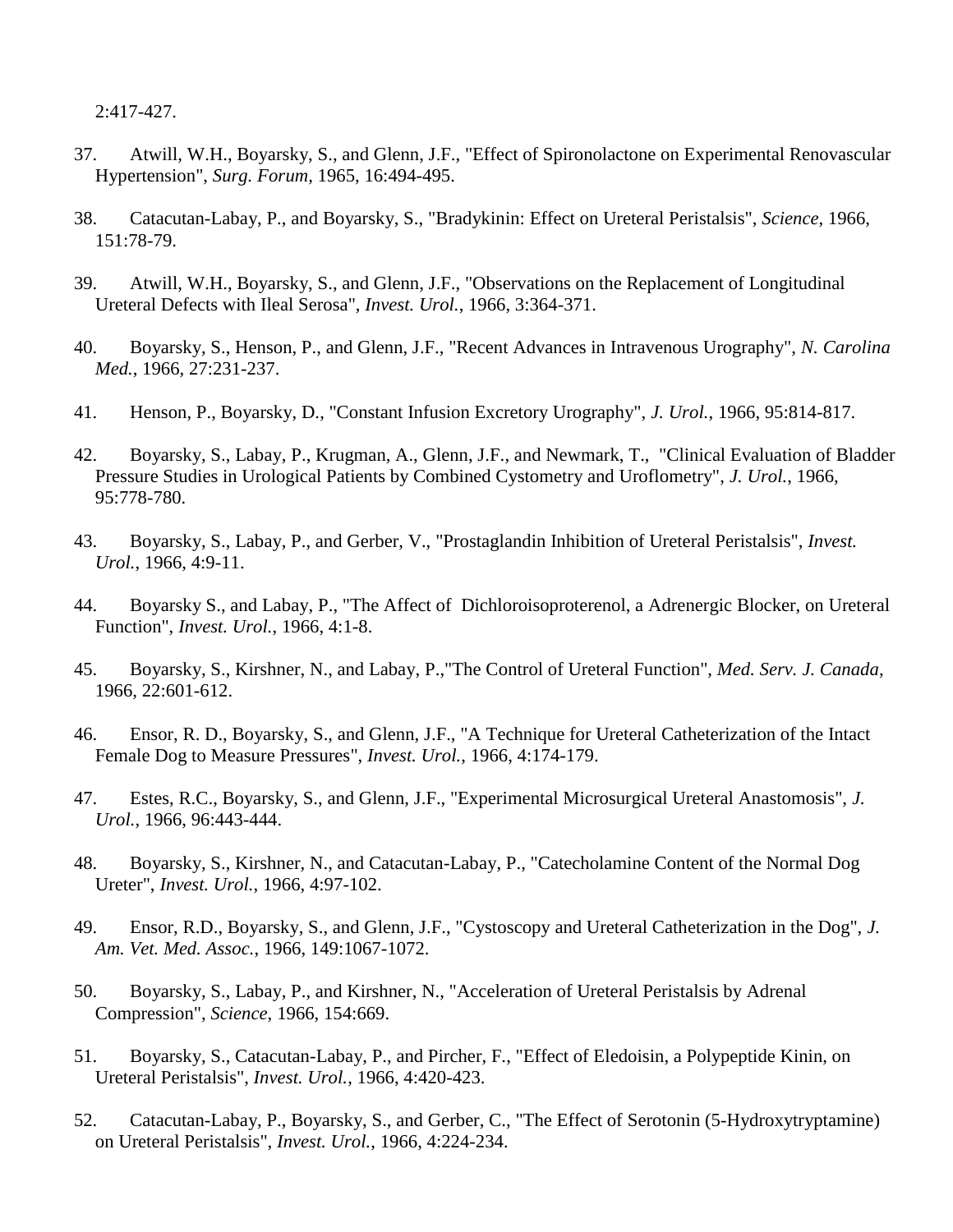- 53. Boyarsky, S., and Labay, P.. "Histamine Analog Effect on the Ureter", *Invest. Urol.*, 1967, 4:351-365.
- 54. Cooper, N., Barry, W.F., Jr., Labay, P., and Boyarsky, S., "Evidence of Renal Hemodynamic Changes Encountered After Dichloroisoproterenol", *Invest. Urol.*, 1967, 4:366-371.
- 55. Ensor, R.D., Boyarsky, S., and Glenn, J.F., "Determination of Ureteral Pressures in the Intact Dog", *J. Urol.*, 1967, 97:240-244.
- 56. Boyarsky, S., Labay, P., Kirshner, N., and Gerber, C., "Does the Ureter Have Nervous Control?", *J. Urol.*, 1967, 97:627-632.
- 57. Boyarsky, S., "Management of the Genito-Urinary Problems of the Paraplegic", *Ala, J. Med. Sci.*, 1967, 4:119-122.
- 58. Atwill, W.H., Boyarsky, S., and Glenn, J.F., "Ureteral Replacement by Ileal Seromuscular Tubes Lined with Cutaneous Epithelium: Preliminary Evaluation", *J. Urol.*, 1967, 97:254-258.
- 59. Anderson, E.E., Stickel, D.L., Boyarsky, S., and Glenn, J.F., "Urologic Considerations in Renal Homotransplantation", *Urol. Digest*, 1967, 6:15-17.
- 60. Malin, J.M., Jr., Barry, W.F., Jr., Labay, P., and Boyarsky, S., "Canine Nephrostome: A Chronic Preparation for Physiologic, Pharmacologic, and Radiologic Ureteral Profusion Studies", *Invest. Urol.*, 1967, 5:161-163.
- 61. Boyarsky, S., and Labay, P., "Stimulation of Ureteral Peristalsis Through the Renal Nerves", *Invest. Urol.*, 1967, 5:200-202.
- 62. Boyarsky, S., Labay, P., and Glenn, J.F., "More Evidence for Ureteral Nerve Function and its Clinical Implications", *Transactions of the Am. Assoc. of G.U. Surgeons*, 1967, 59:119-124.
- 63. Boyarsky, S., and Weber, C., "False Negatives in Renal Angiography", *Urologists' Correspondence Club*, 1967.
- 64. Boyarsky, S., Labay, P., and Lenaghan, D., "Transureteroureterostomy, Bifid Ureters and Ureteral Dyskinesia", *J. Urol.*, 1968, 99:156-159.
- 65. Teague, N., and Boyarsky, S., "The Effect of Coliform Bacilli Upon Ureteral Peristalsis", *Invest. Urol.*, 1968, 5:423-426.
- 66. Malin, J.M., Jr., Boyarsky, D., Labay, P., and Gerber, C., "In Vitro Isometric Studies of Ureteral Smooth Muscle", *J. Urol.*, 1968, 99:396-398.
- 67. Glenn, J.F., Small, M.P., and Boyarsky, S., "Complications of Ileal Segment Urinary Diversion in Children", *Urol. Internat.*, 1968, 23:97-102.
- 68. Boyarsky, S., Labay, P., and Glenn, J.F., "More Evidence for Ureteral Nerve Function and its Clinical Implications", *J. Urol.*, 1968, 99:533-538.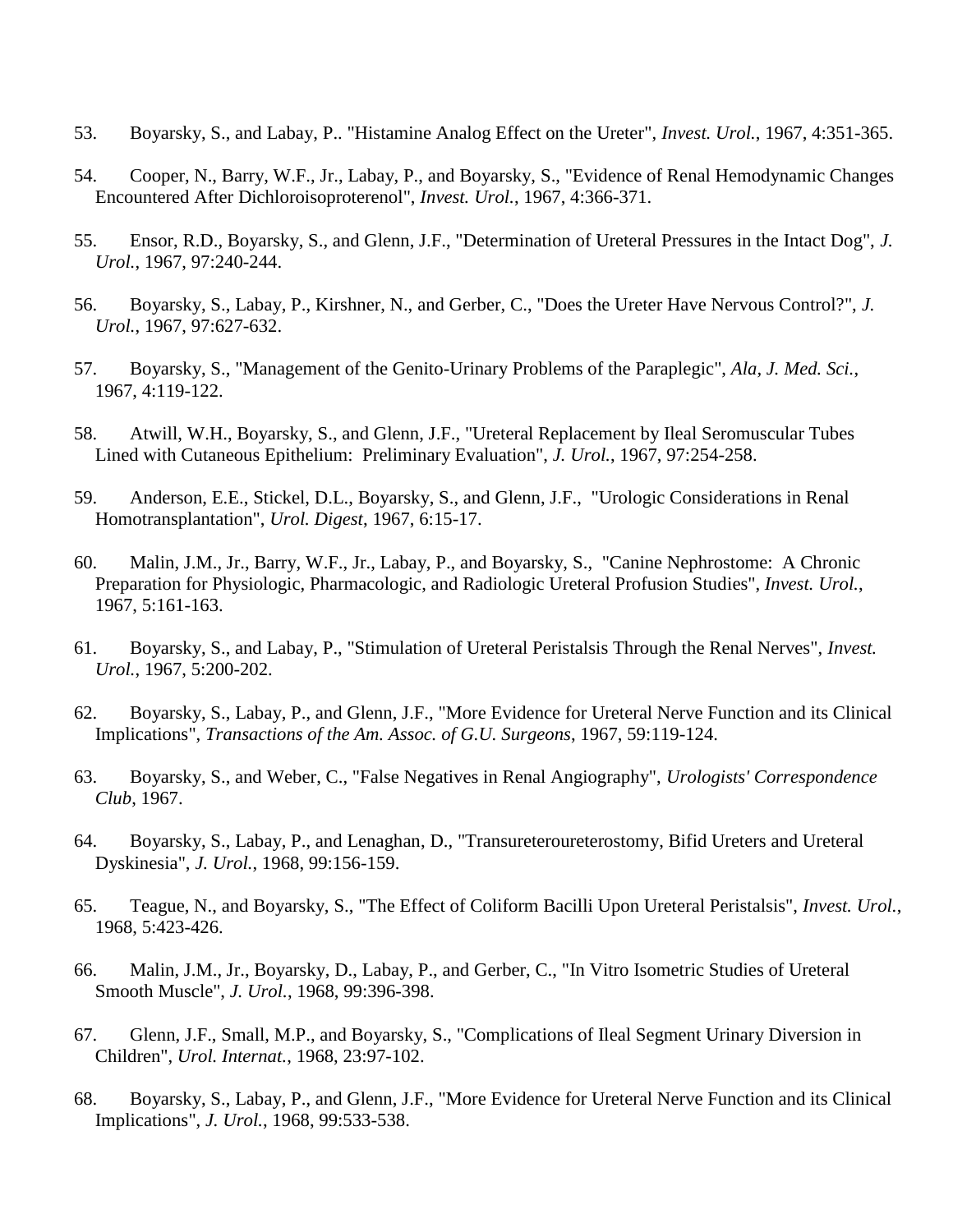- 69. Small, M.P., Boyarsky, S., and Glenn, J.F., "Clinical and Experimental Evaluation of Ileal Segment Urinary Diversion", *Am. J. Surg.*, 1968, 115:782-786.
- 70. Teague, N., and Boyarsky, S., "Further Effects of Coliform Bacteria on Ureteral Peristalsis", *J. Urol.*, 1968, 99:720-724.
- 71. Boyarsky, S., "Special Address: Advances in Neurogenic Bladder", *Jap. J. Urol.*, 1968, 59:750-754.
- 72. Boyarsky, S., Labay, P., and Kirshner, N., "Further Evidence for Physiologic Ureteral Innervation", *Proc. 15th Annual Spinal Cord Injury Conf.*, 1966, 5-15.
- 73. Boyarsky, S., Labay, P., and Pfautz, C.J., "The Effect of Nicotine Upon Ureteral Peristalsis", *S. Med. J.*, 1968, 61:573-579.
- 74. Seabury, J.C., Jr., and Boyarsky, S., "Evaluation of Silastic-coated Balloon Catheters", *J. Urol.*, 1968, 100:90-91.
- 75. Atwill, W.H., Boyarsky, S., and Glenn, J.F., "Effect of Adrenalectomy on the Course of Experimental Renovascular Hypertension", *Am. J. Surg.*, 1968, 115:755-758.
- 76. Nechay, B.R., Boyarsky, S., and Catacutan-Labay, P., "Short Communication: Rapid Migration of Urine into Intestine of Chickens", *Comp. Biochem. Physiol.*, 1968, 26:369-370.
- 77. Seabury, J.C., Jr., Erwin, C.U., and boyarsky, S., "Clinical Experience with Isopaque-300 in Excretory Urography and Evaluation of Cerebral Electrical Activity", *J. Urol.*, 1968, 100:701-703.
- 78. Boyarsky, S., Labay, P., Gregg, R., and Levie, B., "Pharmacologic Studies of the Nature of the Sympathetic Nerves of the Urinary Bladder", *Paraplegia*, 1968, 6:137-149.
- 79. Anderson, E.E., Leitner, W.A., Boyarsky, S., Small, M.P., and McCollum. D.E., "Renal-cell Carcinoma Metastatic to Great Toe", *J. of Bone and Joint Surg.*, 1968, 50-A:997-998.
- 80. Boyarsky, S., and Labay, P., "Ureteral Motility", *Ann. Rev. Med.*, 1969, 20:383-394.
- 81. Duarte-Escalante, O., Labay, P., and Boyarsky, S., "The Neurohistochemistry of Mammalian Ureter: A New Combination of Histochemical Procedures to Demonstrate Adrenergic, Cholinergic and Chromaffin Structures in Ureter", *J. Urol.*, 1969, 101:803-811.
- 82. Boyarsky, S., "Recent Advances in Neurogenic Bladder", *J. Urol.*, 1969, 102:53-55.
- 83. Gregg, R.A., Boyarsky, S., and Labay, P., "Blocking of Beta Adrenergic Receptors in the Urinary Bladder Using Sotalol", *South. Med. J.*, 1969, 62:1366-1373.
- 84. Malin, J.M., Jr., and Boyarsky, S., "The Effects of Cholinergic and Adrenergic Drug Stimulation of Detrusor Muscle", *Invest. Urol.*, 1970, 8:286-291.
- 85. Labay, P., Boyarsky, S., Duarte-Escalante, L., Grimes, J.H., "The Scientific Concept of Ureteral Innervation: Will It Become a Urologic Concept?", *J. Urol.*, 1970, 103:37-40.
- 86. Malin, J.M., Jr., Deane, R.F., and Boyarsky, S., "Characterization of Adrenergic Receptors in Human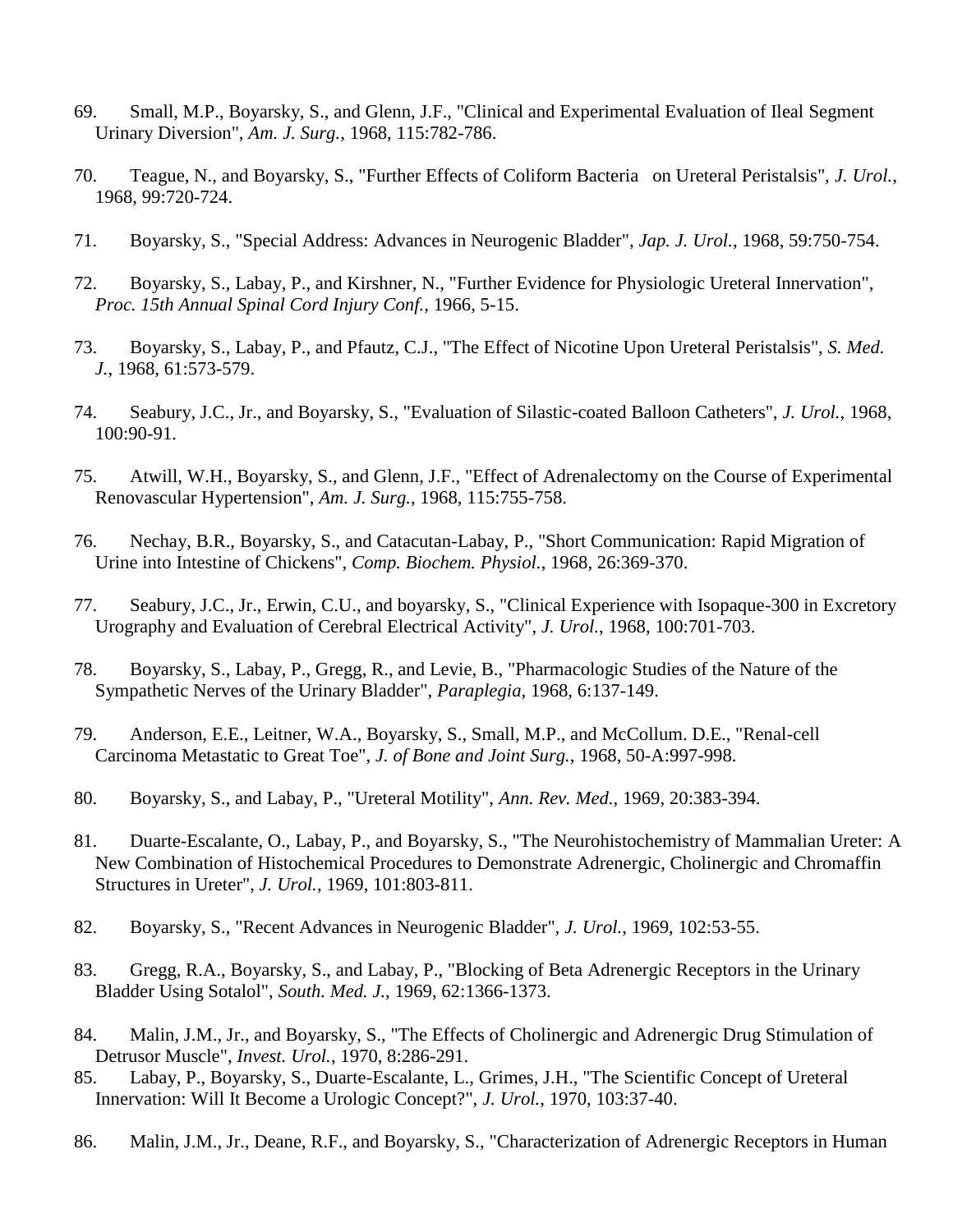Ureter", *Brit. J. Urol.*, 1970, 42:171-174.

- 87. Kim, H.L., Labay, P.C., Boyarsky, S., and Glenn, J.F., "An Experimental Model of Ureteral Colic", *J. Urol.*, 1970, 104:390-394.
- 88. Boyarsky, S., Labay, P., and Escalante, O., "Surgical Implications of Ureteral Neurology", *Urologica Internationalis*, 1971, 26:3266-335.
- 89. Labay, P., and Boyarsky, S., "Action of Imipramine on the Detrusor Muscle, Spinal Cord Injury Meeting", *Proc. Veterans Administration Spinal Cord Injury Con.*, 1971, 154-161.
- 90. Nashold, B.S., Jr., Freedman, H., and Boyarsky, S., "Electrical Activation of Micturition by Spinal Cord Stimulation", *J. Surg. Research*, 1971, 11:144-147.
- 91. Teague, N.S., Boyarsky, S., and Glenn, J.F., "The Effect of Escherichia Coli on Human Spermatozoa", *Surg. Forum*, 1968, 19:525-529.
- 92. Teague, N.S., Boyarsky, S., and Glenn, J.F., "Interference of Human Spermatozoa Motility by Escherichia Coli", *Fert. and Ster.*, 1971, 22:281-285.
- 93. Braun, E., Manley, C., Liao, K., and Boyarsky, S., "Intrinsic Hodgkin's Disease of the Ureter", *J. Urol.*, 1972, 107:952-954.
- 94. Schulman, V.C., Duarte-Escalante, O., and Boyarsky, S., "Conception Nouvelle de l'Innervation Ureterovesicale", *Acta Urol. Belgica*, 1972, 40:5-17.
- 95. Schulman, C.C., Duarte-Escalante, O., and Boyarsky, S., "The Ureterovesical Innervation", *Brit. J. Urol.*, 1972, 44:698-712.
- 96. Boyarsky, S., "Operating Microscope for Vasovasostomy", *So. Med. J.*, 1973, 66:302-304.
- 97. Labay, P., and Boyarsky, S., "Renal-ureteral Coupling: A New Concept in Renal and Ureteral Physiology", *Surg. Forum*, 1972, 23:528-529.
- 98. Labay, P., and Boyarsky, S., "The Action of Imipramine on the Bladder Musculature", *J. Urol.*, 1973, 109:385-387.
- 99. Bucy, J.G., and Boyarsky, S., "A Historical Perspective of Neurogenic Bladder Care", *Proc. 18th Annual Spinal Cord Injury Conf.*, 1971, 111-114.
- 100. Shinoda, T., Boyarsky, S., Catacutan-Labay, P., and Pircher, F.J., "Studies on Partial Ureteral Obstruction in Dogs", *Jap. J. Urol.*, 1966, 57:691-726.
- 101. Clayton, J.D., Boyarsky, S., Labay, P., and Weinberg, S., "Canine Female Urethral Geometry", *Surg. Forum*, 1973, 24:544-546.
- 102. Boyarsky, S., "Management of the Neurogenic Bladder: Current Status and Recent Developments", *Clinical Neurosurgery*, 1973, 20:409-423.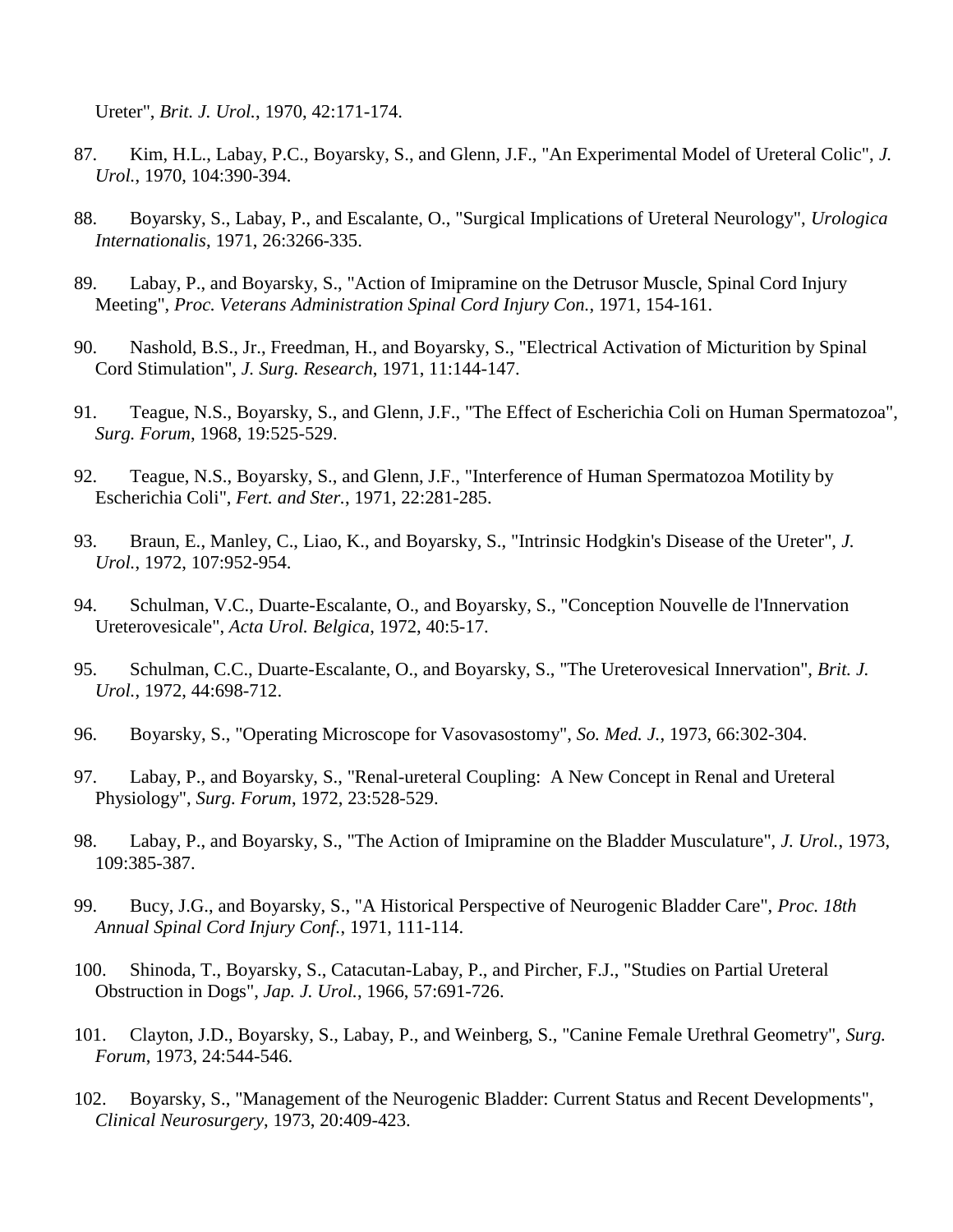- 103. Tsuchida, S., Sakamoto, K., Labay, P., and Boyarsky, S., "Electromyographic Changes in Ureteral Peristalsis After Standardized Types of Incisions at the Ureteropelvic Junction", *J. Urol.*, 1973, 109:366-370.
- 104. Boyarsky, S., "Surgical Physiology of the Renal Pelvis and Ureter", *Monographs Surg. Sci.*, 1964, 1:173-213.
- 105. Boyarsky, S., "Urodynamic Studies", *Diagnostic Urology*, Glenn, J.F., Harper and Row, 1964, 112-132.
- 106. Boyarsky, S., and Labay, P., "The Effect of Prostaglandins Upon Ureteral Peristalsis", *Prostaglandin Symposium of the Worcester Foundation for Experimental Biology*, Ramwell, P.W., and Shaw, J.E., New York: John Wiley and Sons, 1968, 175-181.
- 107. Boyarsky, S., "Surgery of the Ureter", *Urologic Surgery*, Glenn, J.F., and Boyce, W., New York, Harper and Row, 1969, 140-190.
- 108. Labay, P., and Boyarsky, S., "Urodynamics and Ureteral Surgery: Surgical Implications of Ureteral Peristaltic Regulation", *Surgery Annual*, Cooper, P., and Nyhus, L., New York, Appleton-Century-Crofts, 1971, 149-162.
- 109. Boyarsky, S., "Pyelonephritis", *Current Therapy*, Conn, H.F., Philadelphia, Saunders Co., 1972, 486-488.
- 110. Boyarsky, S., "Transureteroureterostomy: A Critique", *Current Operative Urology*, Whitehead, E. D., New York, Harper & Row, 1973.
- 111. Schulman, C.C., Duarte-Escalante, O., and Boyarsky, S., "The Autonomic Innervation of the Ureter and Ureterovesical Junction", *Urodynamics*, Lutzeyer, W., and Melchoir H. (Eds.), New York, Springer-Verlag, 1973, 90-96.
- 112. Boyarsky, S., "Pathophysiology of the Bladder", *Textbook of Neuropathology*, Eliasson, S (Ed.), 1973, 2-7.
- 113. Boyarsky, S., Lucas, B.A., and Labay, P., "The Dynamics of the Urine Transfer, Recurrent Urinary Tract Infection", Schreiver, G.E. and Stamey, T.A. (Eds.), Medcon, *Total Learning Systems*, New York, 1973, 29-37.
- 114. Labay, P., and Boyarsky, S., "Ureteral Peristaltic Response to Renal Compression and Other Maneuvers: Renal-Ureteral Coupling as a Physiological Concept", *Transactions of the Am. Assoc. of G.U. Surgeons*, 1973, 65:18-23; also *J. Urol.*, 1974, 11:334-339.
- 115. Boyarsky, S., and Ruskin, H., "Physiology of the Bladder in Urology", *Urology*, 3rd ed., Campbell, M., and Harrison, J.H. (Eds.), Philadelphia, Saunders, 1970, 1:105-136.
- 116. Boyarsky, S., Gottsch, L.G., and Gregg, R.A., "Planning Towards the Optimum Care of the Spinal Cord Injured Patient", *Proc. 17th Annual Spinal Cord Injury Conf.*, 1969.
- 117. Boyarsky, S., Lucas, B., and Labay, P., "Overcoming Curricular Deficiencies in Undergraduate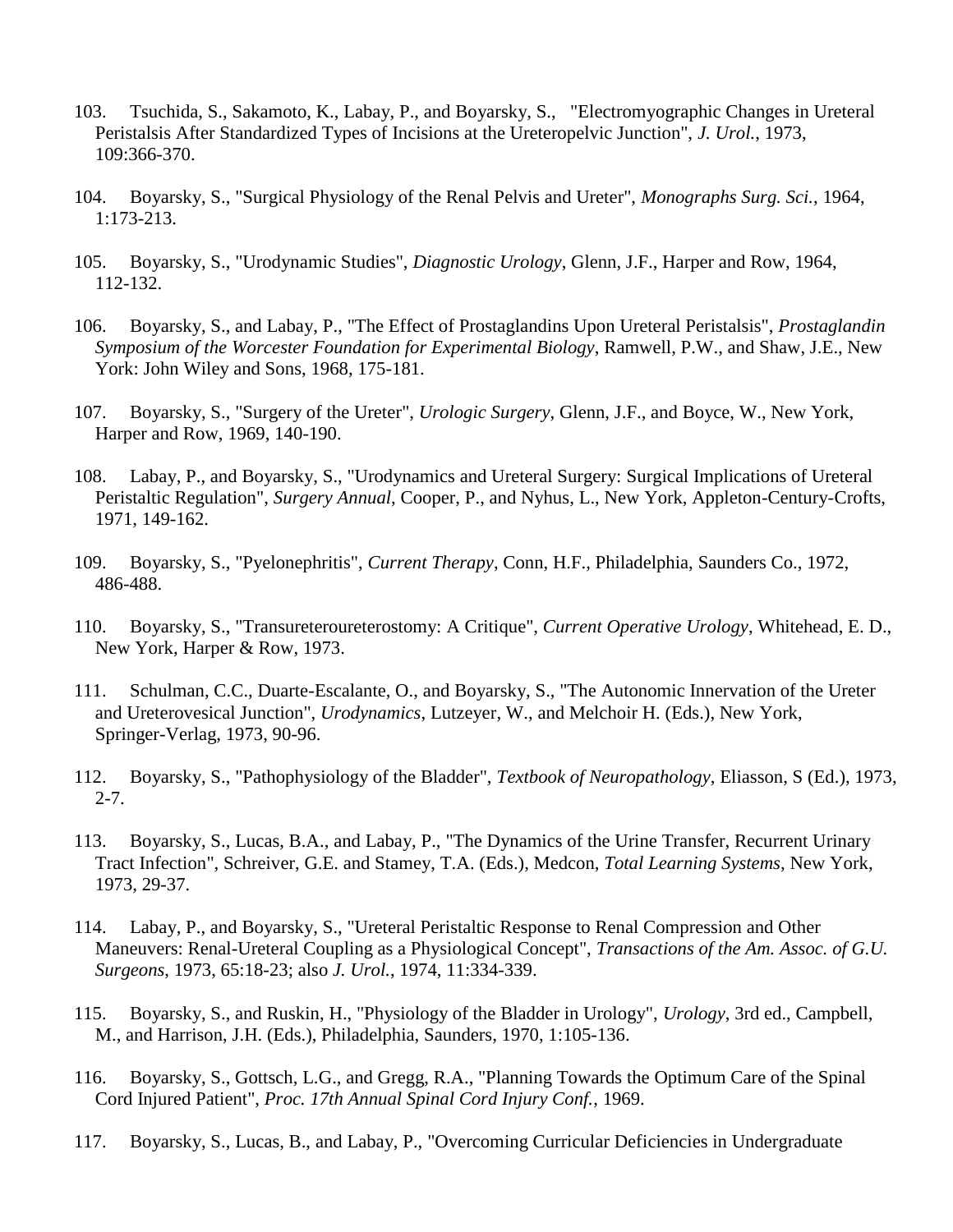Urology Teaching", *Transactions of the Am. Assoc. Of G.U. Surgeons*, 1974, 66:38-40.

- 118. Tsuchida, S., Sakamoto, K., Labay, P., and Boyarsky, S., "Electromyographic Changes in Ureteral Peristalsis After Standardized Types of Incisions at the Ureteropelvic Junction", *J. Urol.*, 1973, 109:366-370.
- 119. Labay, P., and Boyarsky, S., "Ureteral Peristaltic Response to Renal Compression and Other Maneuvers: Renal-Ureteral Coupling as a Physiological Concept", *J. Urol.*, 1974, 111:334-339.
- 120. Keyser, G., Boyarsky, S., and Labay, P., "Computer Evaluation of the Effect of Urecholine on the Spontaneous Activity of Smooth Muscle from the Urinary Bladder of the Rabbit", *Invest. Urol.*, 1975, 13:189-195.
- 121. Boyarsky, S., and Labay, P., "Current Status of the Urethral Pressure Profile as a Urodynamic Test", *Mayo Clin. Proc.*, 1976, 51:357-362.
- 122. Boyarsky, S., "International Urodynamics Society", *J. Urol.*, 1976, 115:355.
- 123. Boyarsky, S., "Informed Consent: Recent Changes in the Law", *Transactions of the Am. Assoc. G.U. Surg.*, 1975, 67:29-30. Also, *J. Urol.*, 1976, 116:226-227.
- 124. Boyarsky, S., Jones, G., Paulson, D.F., and Prout, G.R., Jr., "A New Look at Bladder Neck Obstruction by the Food and Drug Administration Regulators: Guide Lines for Investigation of Benign Prostatic Hypertrophy", *Transactions of the Am. Assoc. G.U. Surg.*, 1977, 68:29-32.
- 125. Boyarsky, S., and Labay, P., "Principles of Bladder Function", *Urol. Internat.*, 1978, 33:4-13.
- 126. Boyarsky, S., and Boyarsky, R., "Prostatectomy, Sexual Disabilities and Their Management", *Sexual Consequences of Disability*, Comfort, A. (Ed.), Philadelphia, George F. Stickley Company, 1978, 133-152.
- 127. Boyarsky, R.E., and boyarsky, S., "Urological and Behavioral Approach to the Treatment of Secondary Impotence", *J. Urol.*, 1978, 119:229-230.
- 128. Boyarsky, S., and Labay, P., "Principles of Ureteral Physiology", *The Ureter*, 2nd ed., New York, Springer-Verlag, 1981, 71-104.
- 129. Boyarsky, S., Labay, P., and Teague, N., "Aperistaltic Ureter in Upper Urinary Tract Infection--Cause or Effect?", *Urol.*, 1978, 12:138.
- 130. Boyarsky, S., "Glucagon as a Potential Antegrade Ureteral Dilator: Laboratory Tool or Clinical Opportunity", Chapter 13, *Current and Future Trends in Urology*, S.I. Miranda and H.J. Devoogt (Eds.), Bunge Scientific Publishers, 1979.
- 131. Boyarsky, S. and Boyarsky, R., "Office Treatment of Male Sexual Dysfunction", *Urologic Clinics of North America*, 1980, 7:107-120.
- 132. Boyarsky, S. and Polakoski, K., (Eds.), *Goals in Reproductive Research*, Oxford, England, Pergamon Press, 1981.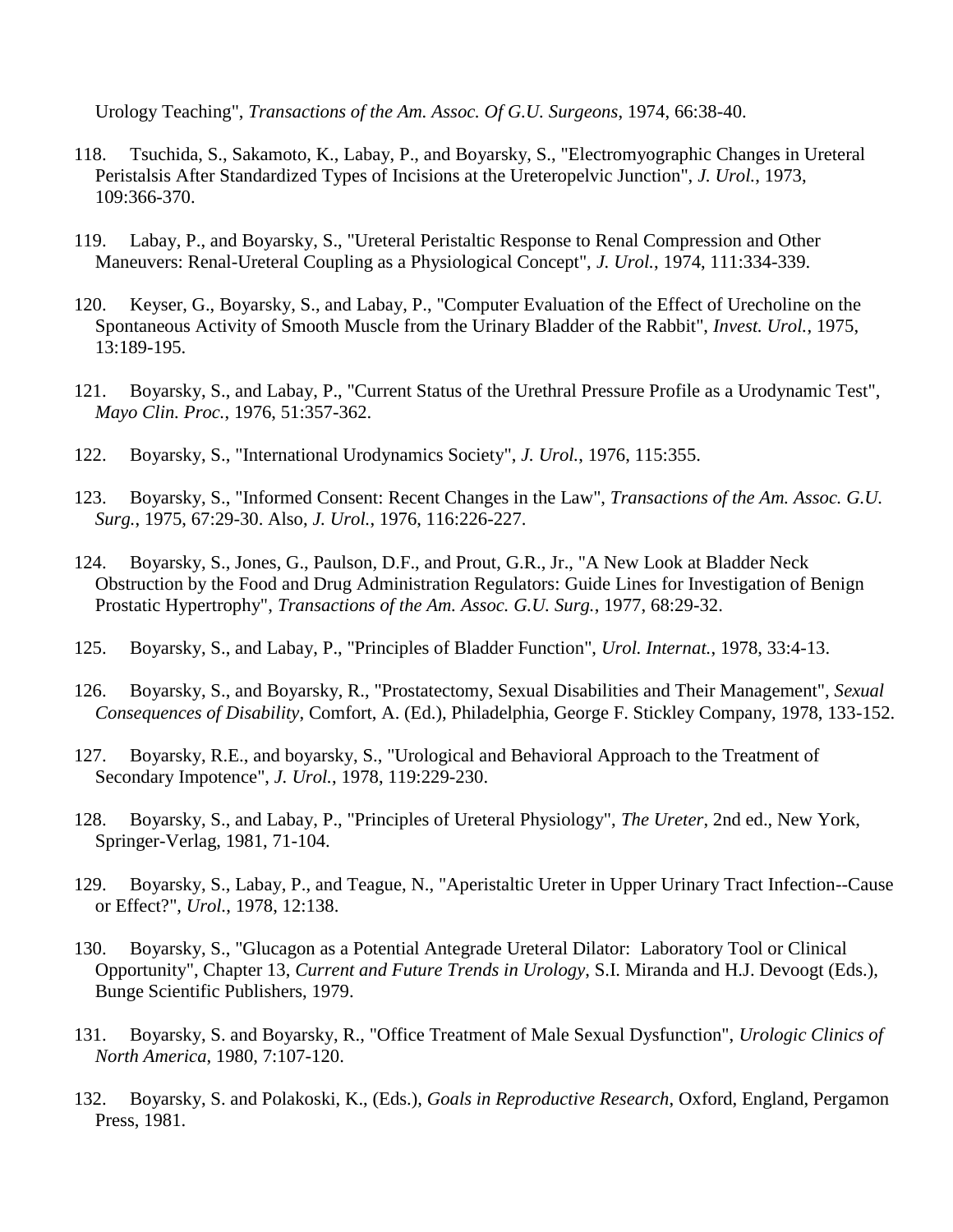- 133. Feit, R., Boyarsky, S., Buettner, J., "Aortic Aneurysm Presenting as Ureteral Obstruction", *Missouri Med.*, 1981, 78:187-192.
- 134. Boyarsky, S., "When Have We Been? Urodynamics", *Female Incontinence*, Zinner, N.R. and Sterling, Arthur, New York, Alan R. Liss, Inc., 1981, Z1-60.
- 135. Shapiro, A. and Boyarsky, S., "Effects of Drugs on the Ureter-renal Pelvis", *Pharmacology of the Urinary Tract*, Marco Caine (Ed.); Also in *Clinical Practice in Urology Series*, Chisolm, G.A., 1982.
- 136. Boyarsky, S., "The Foley Catheter Performance Standard--A Model for Development of a Standard, the Impact of Standards and Technology", *The Medical Field*, Caceres, C. and Schick, J.W., Phila., A.S.T.M., 1983.
- 137. Boyarsky, S., "Prospects for Future Pharmacologic Management", 425-428, "Risk Management Program in Electrosurgery", 855-858, Section x, "Results of Surgery", (Ed.), *Benign Prostatic Hypertrophy*, Hinman, F., (Ed.), Boyarsky, S., (Assoc. Ed.), New York, Springer Verlag, 1983; Also Boyarsky, S. and Woodward, "Prostatic Health Status Index", 766-770; Also Boyarsky, S. and Boyarsky, R.E., "Psychosexual Counseling: Informed Consent", 939-947.
- 138. Boyarsky, S., "Disposable Devices in Clinical Therapy: Foley Catheters-- A Model for Development of a Standard", *Medical Devices: Measurements, Quality Assurance and Standards*, C.A. Caceres, H.T. Yolken, R.J. Jones, H.R. Piehler, Editors, with the Assistance of J.W. Schick, Astm, Philadelphia, 1983.
- 139. Woodward, R., Boyarsky, S. and Barnett, H., "Discounting Surgical Benefits", *J.Med.Systems*, 1983, 7:481-493.
- 140. Integrative Ureteral Urodynamics and its Future, *Urodynamics--Upper and Lower Urinary Tract II*, Ed. W. Lutzeyer V. J. Hannappel, 1985
- 141. Boyarsky, S., "Urologic Evaluation: Three Tests You Can Do", *Diagnosis, Special Issue*, October 1984, 61-63.
- 142. Boyarsky, S. and Weinberg, S., "Urodynamic Concepts", *Urodynamics, Upper and Lower Urinary Tract*, W. Lutzeyer and H. Melchoir, (eds.), Springer-Verlag, New York, 1973. (Omitted above.)
- 143. Boyarsky, S., "Genitourinary Surgery: Experience with the Performance Standard for the Urinary Retention Catheter: Where Next?", *Developing Medical Device Technologies: The Role of Standards Bodies*, American National Standards Institute, Inc., New York, New York, 1985, 20-25.
- 144. Boyarsky, S., "A Spring Thaw in the Medical Legal Relationship: A Legal Conference Provides Warmth", *J.Legal Med.*, 1985, 6:251-255.
- 145. Boyarsky, S., "Ureteral Urodynamics: Past and Future", *Urodynamics, Upper and Lower Urinary Tract, II*, W. Lutzeyer and J. Hannappel, (eds.), Springer-Verlag, Berlin, 1985, 333-341.
- 146. Boyarsky, S., *Plan for Malpractice Crisis*, Pamphlet for the St. Louis Metropolitan Medical Society, Medical Legal Committee, October 1985.
- 147. Boyarsky, S. and Garrett, G.R., "Paul Revere Rides Again: Telling It Like It Is", *St. Louis*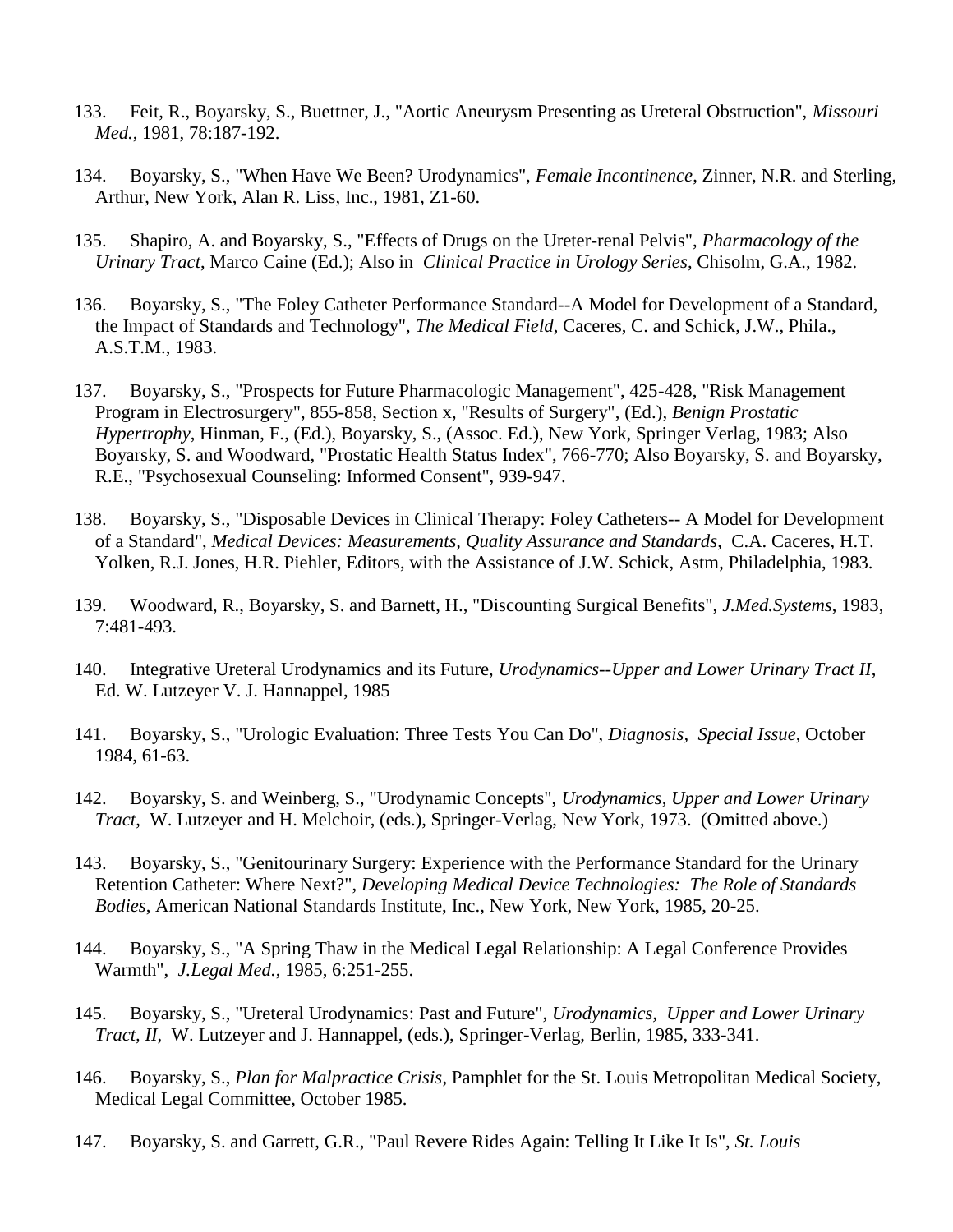*Metropolitan Medicine*, 1985, 7:431.

- 148. Boyarsky, S. and Schwendinger, R., *Interprofessional Code Governing Relations Between Physicians and Attorneys*, St. Louis Metropolitan Medical Society and the Bar Association of Metropolitan St. Louis, June 1986.
- 149. Boyarsky, S., Matthew, J., Russell, G.S., and Piepergerdes, L.G., "What the Missouri State Medical Association Is Doing About Medical Malpractice", *Missouri Medicine*, 1986, 83:21.
- 150. Boyarsky, S., "Reasonable Doubt: An Investigation into the Assassination of John F. Kennedy", H. Hurt and Forensic Medicine, K. Simpson and B. Knight, reviewed for *J.Legal Med.*, 1986, 7:385-396.
- 151. Boyarsky, S. and Martin, J.H., "Mediation, a Partial Answer", *St. Louis Metropolitan Medicine*, 1987, 9:471-472.
- 152. Boyarsky, S., Guest Editor for *Medical Instrumentation*, 1988, 22:60.
- 153. Boyarsky, S., "Informed Consent, Current Concepts", *Legal Aspects of Medical Practice*, 1988, 16:1,4-5,10-11.
- 154. Boyarsky, S., "Practical Measures to Reduce Medical Expert Witness Bias", *Journal of Forensic Sciences*, 1989, 34:1259-1265.
- 155. Boyarsky, S., "An M.D.,J.D.'S Response to the Medical Malpractice Crisis", *The Pharos of Alpha Omega Alpha*, Winter 1990, 53:14-16.

Also reprinted as: "Point of View: An Interdisciplinary Response to the Medical Malpractice Crisis", *Urology*, 1990, 36:378.380.

Also reprinted as: "An M.D., J.D.'S Response to the Medical Malpractice Crisis", *The Perinatal Advocate*, vol. 10, No. 4, July 1990.

- 156. Boyarsky, S. and Boyarsky, R.E., "How to Avoid Professional and Personal Liability Exposure in Today's Malpractice Climate", *AUA Update Series IX*, 1990, Lesson 22.
- 157. Boyarsky, S. and Lewis, G.L., "Can a Urologic Nurse Contribute to the Management of Secondary Impotence in an Office Setting?", *Urology*, 1990, v. XXXV, no. 1, Pp. 25-26.
- 158. Boyarsky, S., "Keeping Health Care Affordable, *St. Louis Sun*, 1990, guest column.
- 159. Boyarsky, S., Steinhardt, G. and Onder, R., "Medicolegal Aspects of Testicular Torsion", *Missouri Medicine*, 1990, vol. 87, No. 359-362.
- 160. Boyarsky, S., "Law School Made Me a Better Doctor", *Metro Medicine*, August, 1990, 308-309.
- 161. Boyarsky, S., "Prevention of Cautery Burns During Transurethral Resection of Prostate", *Urology*, December, 1982, vol. Xx, no. 6, 599-601.
- 162. Boyarsky, S., "Qualifications and Guidelines Help Assure High-quality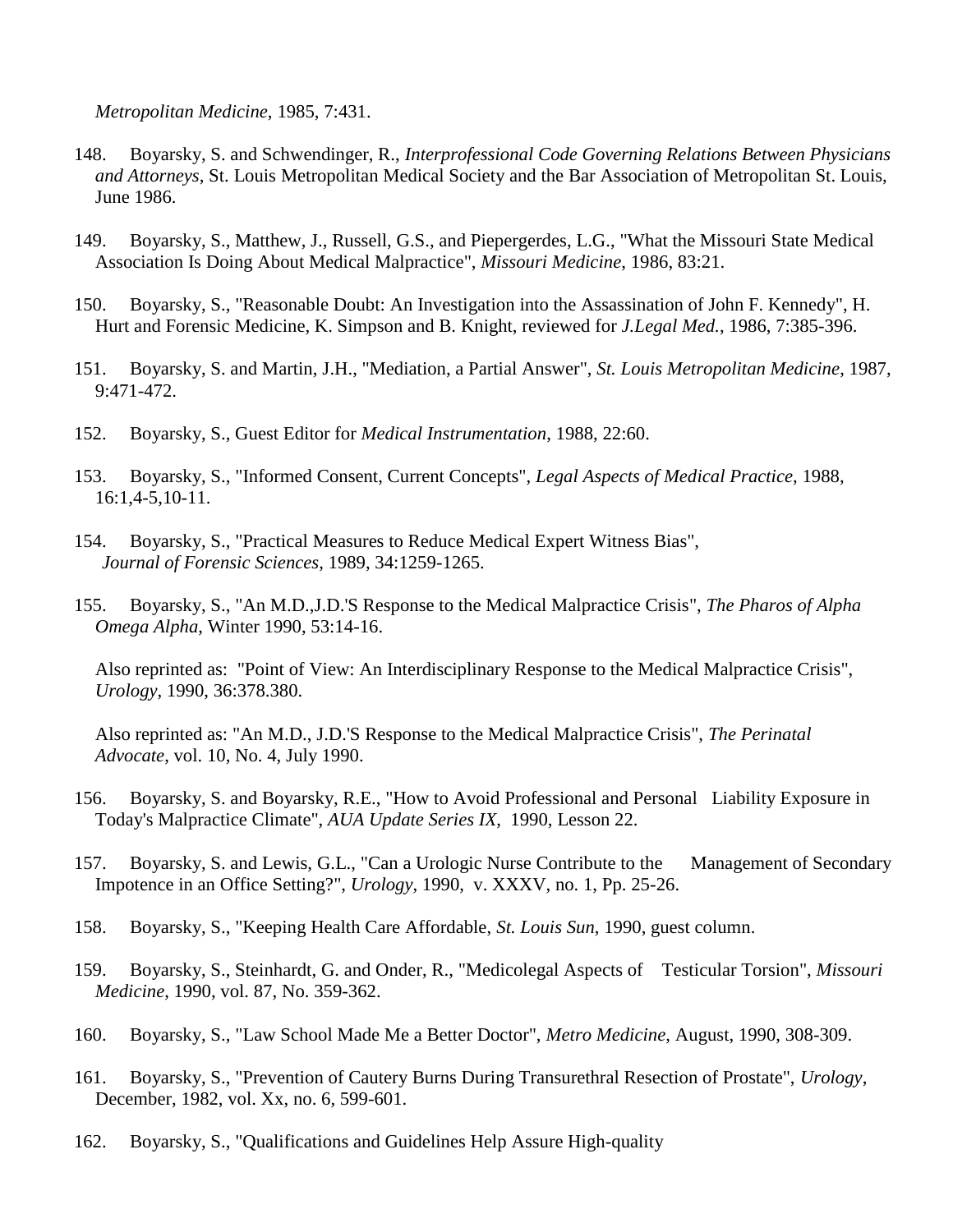Testimony from Urologic Expert Witnesses", *AUA Today*, January 1992, vol. 5, No. 1, 8-9.

- 163. Boyarsky, S., "Let's Kill All the Lawyers": What Did Shakespeare Mean?", *The Journal of Legal Medicine*, December 1991, vol. 12, 571-574.
- 164. Boyarsky, S., North, C., Boyarsky, R., "Thanatology: A New Clinical Specialty to Help Confront Death", *Missouri Medicine*, February 1992, vol. 89, No. 2, 95-97. Also *SPA News*, spring 1992, vol. 6, No. 2, 2-3.
- 165. Boyarsky, S., "Problems with Physician Expert Witnesses", accepted for publication by *Trauma*, spring, 1993.
- 166. Steinhardt, George F., Saul Boyarsky and Richard Mackey, "Testicular Torsion: Pitfalls of Color Doppler Sonography", *The Journal of Urology*, August 1993, vol. 150, No. 2, 461-462.
- 167. Boyarsky, S., Duckett, John W., Jr., and Steinhardt, George F., "Acutely Swollen Scrotum Must Be Diagnosed and Managed Carefully to Avoid Possible Testicle Loss", *A.U.A. Today*, December 1993, Vol. 6, No. 12, pages 4, 10.
- 168. Boyarsky, Saul and Rose Eisman Boyarsky, "Medical Legal Issues", Krane, Robert J., Mike B. Siroky and John M. Fitzpatrick, ed., *Clinical Urology*, J.B. Lippincott Company, Philadelphia, 1994, pp. 172-184.
- 169. Boyarsky, Saul and Martin J. Wall, "Blindness and Candiduria", *Urologists' Correspondence Club*, August 7, 1994.
	- 170.Boyarsky, Saul, "Problems with Physician Expert Witnesses", 10th World Congress on Medical Law, Volume A, Ramat Gan, Israel, 1994, pp. 91-112.

### **Workshop Participation or Organization**:

- 1. A.M.A. Medical Writers Seminar, A.M.A. Headquarters, Chicago, Il, 1966 (Jan 17). Participant.
- 2. PHS--Workshop on Prevention, National Center for Chronic Disease Control, Kidney Disease Control Program, Arlington, VA, 1967 (Nov. 29-30). Participant.
- 3. National Academy of Sciences, National Research Council. Workshop on the Hydrodynamics of Micturition, Iowa City, 1968. Co-chairman.
- 4. National Academy of Science--National Research Council, Workshop on the Hydrodynamics of the Ureter, Chicago, Il, 1969 (Oct.24-26). Chairman.
- 5. American Management Association. Workshops on Management, New York, NY, 1970 (Jan. 5-9, Feb. 9-13, April 13-17, completed May 18-22). Participant.
- 6. Interdisciplinary Clinical, Educational and Research Aspects of a Regional Center for the Rehabilitation of Spinal Cord Injured Persons, Rancho Los Amigos Hospital, Inc., Downey, CA, Sept. 1969. Participant.
- 7. The Southwest Regional System for Treatment of Spinal Injury, Phoenix, AZ, June 25-26, 1970.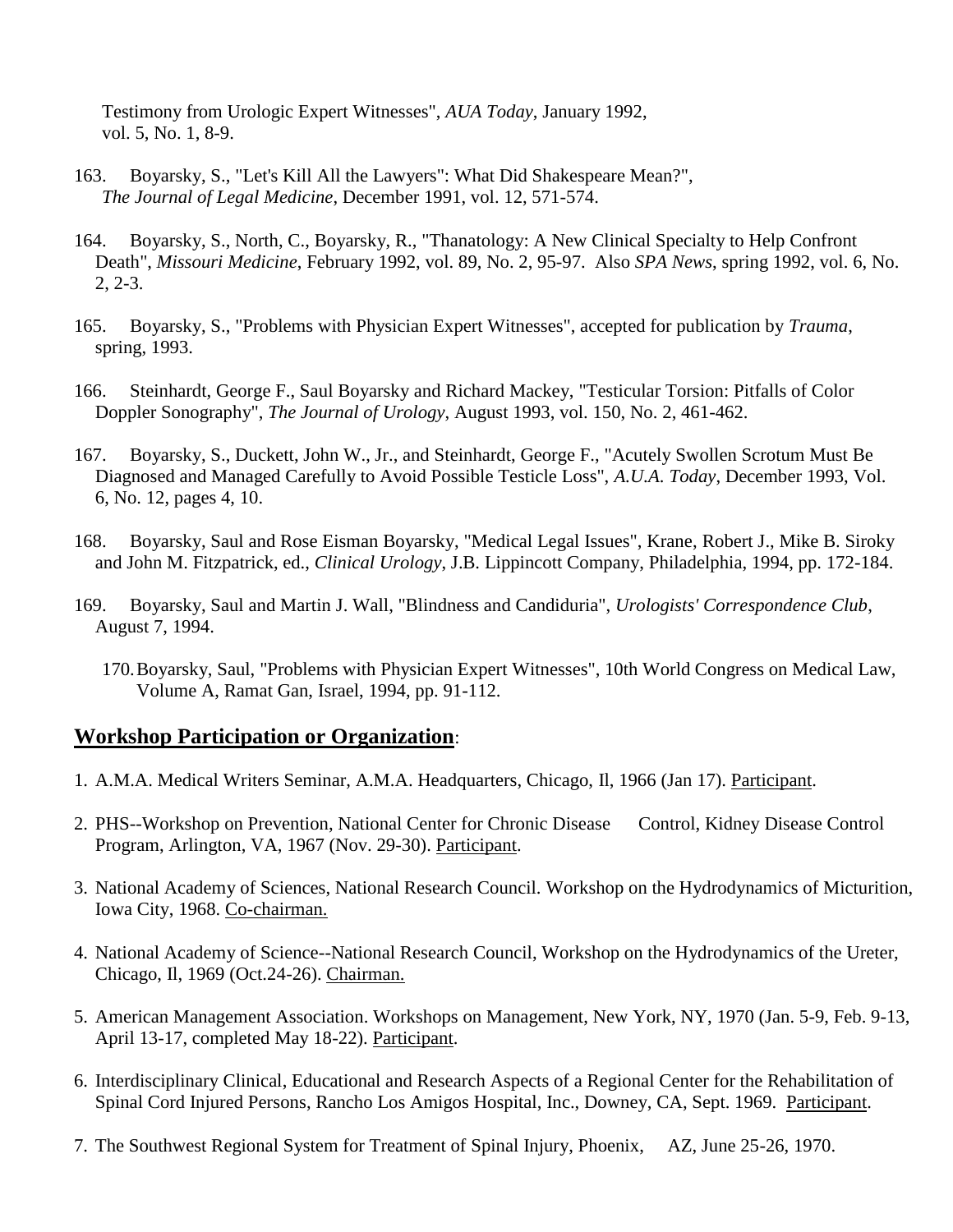- 8. Spinal Cord Injury Workshop, St. Louis, MO. 1971 (Aug.5-7). Organizer (Key factor analysis).
- 9. Spinal Cord Injury Workshop, Harvard University, Boston, MA., Oct. 1971. Participant.
- 10. Missouri State Medical Association, 115th Annual Session, St. Louis, MO moderator: "Health Care Team Concept--Spinal Cord Injury", March 29-April 1, 1973.
- 11. American Fertility Society, Round Table Discussion, Apr. 5, 1973, "Role of the Urologist in Reproductive Biology".
- 12. "Physiology of Bladder and Micturition" and "Pharmacology Research of Incontinence", Mayo Clinic Workshop, Dec. 1974.
- 13. Workshop in Urology and Andrology, March 19, 1977, Palm Springs, CA. Andrology society.
- 14. Panel on Urologic Surgery: "How I Do It", Mexican Urological Association, May 1-2, 1978, Leon, Guanajuarto, Mexico. Participant.
- 15. Future Goals of Male Reproductive Medicine and Surgery Workshop, Sept. 19, 1979, Bethesda, MD.
- 16. AMA Medical Data Base Workshop (Chaired one session by S. Boyarsky, M.D.), Washington, DC., March 29-30, 1983.
- 17. Georgetown University Health Policy Workshop, Reuse of Disposable Devices, Washington, DC., March 29-30, 1984.
- 18. St. Louis Metropolitan Medical Society--Workshop on "What Action Should Organized Medicine Take to Meet the Medical Malpractice Crisis?", November 16, 1985.
- 19. The Bar Association of Metropolitan St. Louis Medical-legal Committee, in cooperation with St. Louis Medical Society American College of Legal Medicine, St. Louis, MO, "Interpreting Medical Evidence", December 6, 1985.
- 20. St. Louis Metropolitan Medical Society--Legislative Teach-in, January 23, 1986.
- 21. Missouri State Medical Association, Osage Beach, Missouri, Round Table Discussion, Chairman, Torsion of the Testicle, April 3, 1987.
- 22. The Bar Association of Metropolitan St. Louis in Cooperation with St. Louis Metropolitan Medical Society, "Medical Negligence: How to Avoid Liability and How to Prepare for Trial", St. Louis, MO, June 21-22, 1991.
- 23. AAFS 44th Annual Meeting, "How to Be a Better Expert Witness--Parts 1 and 2", New Orleans, February 17 and 18, 1992, New Orleans, AAFS 44th Annual Meeting.
- 24ACLM 32nd Annual Conference on Legal Medicine, San Diego, March 26-28, 1992.
- 25. "How to Be a Better Expert Witness", 44th Annual Meeting of American Academy of Forensic Sciences, February 17-22, 1992.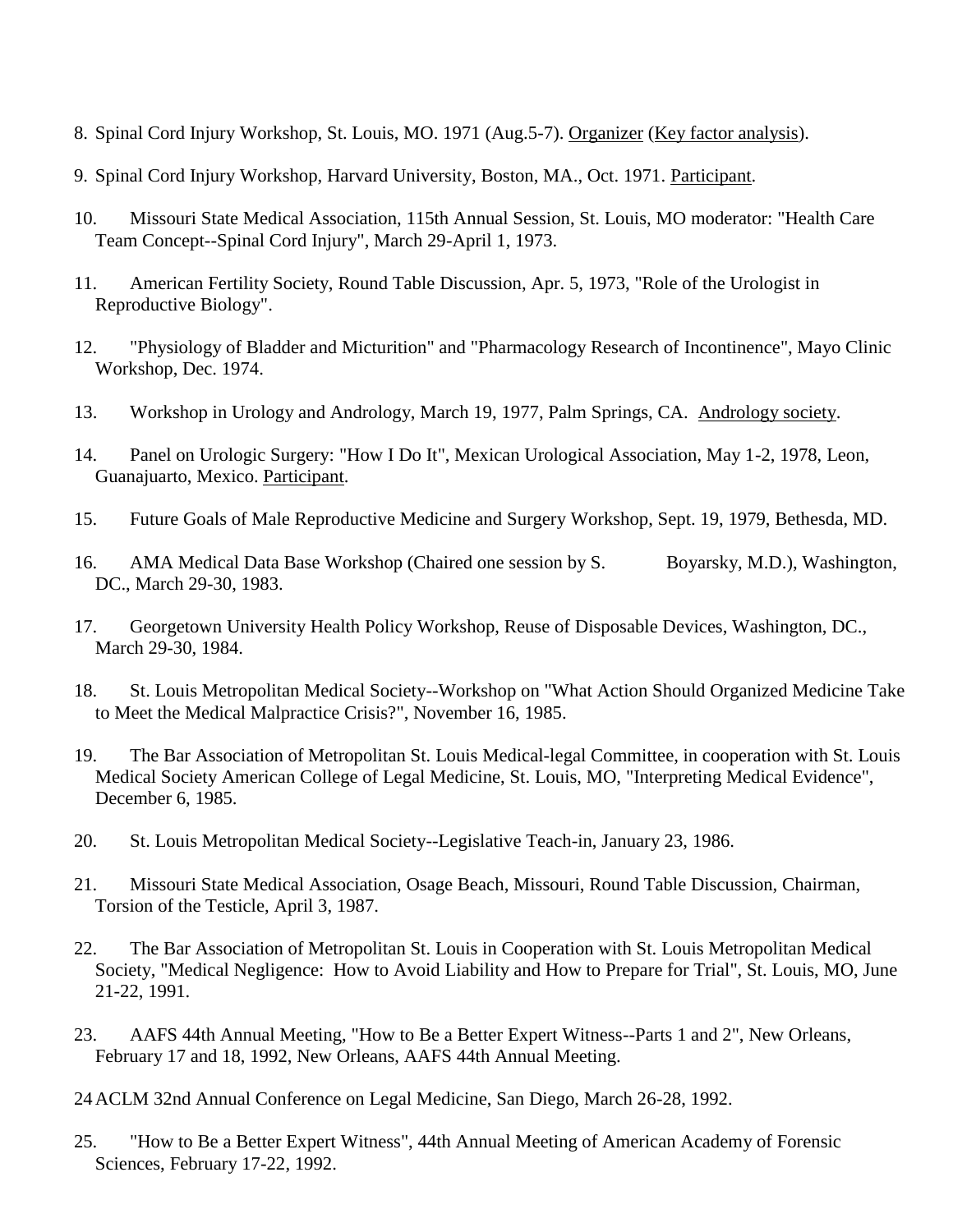- 26. "Taking and Defending Depositions", University of Missouri, Kansas City, Continuing Legal Education Workshop, St. Louis, March 12, 1992.
- 27. "Physicians' Response to Malpractice Crisis", Medical-legal Committee of the St. Louis Metropolitan Medical Society, November 16, 1985.
- 28. "Round Table: Testifying as an Expert Witness", ACLM, 33rd Annual Conference on Legal Medicine, Las Vegas, March 12, 1993.
- 29. "Guidelines", ACLM, 34th Annual Conference on Legal Medicine, Anaheim, CA, March 11, 1994. Chairman.

#### **Exhibits and Movies:**

- 1. Boyarsky, S., Chovnick, S.D., and Newman, H.R., Exhibit: "Residual Urine Indirect Stimulation Versus Catheterization", *Modern Medicine* 27:109, 1959. American Medical Association, Atlantic City, NJ, april, 1959.
- 2. Boyarsky, S., Chovnick, S.D., Goldenberg, J., and Newman, H.R., Exhibit: "Can Catheterization of Residual Urine be Avoided?", Southeastern Section of American Urological Association, Hollywood, FL, Mar. 1969.
- 3. Glenn, J.F., Boyarsky, S., and Robertson, L., Exhibit: "Bilateral Retroperitoneal Carbon Dioxide Insufflation", Southeastern Section of American Urological Association, April 1964. Health Fair, Duke Univ. Indoor Stadium, April 1964. American College of Surgeons, Chicago, IL, Oct. 1964. American Urological Association, New Orleans, LA, May 1965.
- 4. Boyarsky, S., Movie: "The Urological Examination", Editorial Laboratories, 1965. American College of Surgeons, 1965. Film library for classroom use.
- 5. Boyarsky, S., Glenn, J.F., and Henson, P.E., Exhibit: "Continuous Infusion Intravenous Urography", American Medical Association, Chicago, IL, June 1966. American Urological Association, Miami, FL, Mar. 1965.
- 6. Ensor, R.D., Boyarsky, S., Labay, P., and Glenn, J.F., Exhibit: "Physiologic Diagnosis Through Urodynamics", Southeastern Section of American Urological Association, Hollywood Beach FL, April 1967. American Urological Association, New York, May 1967 1st prize. American College of Surgeons, Annual Clinical Congress, Oct. 1967. American Medical Association, Houston, TX, Nov. 1967. Southern Medical Association, Miami Beach FL, Nov. 1967. Medical Society of the State of North Carolina, Pinehurst, NC, May 1968.
- 7. Pfautz, C.J., Labay, P., and Boyarsky, S., Movie: "The Effect of Nicotine on Ureteral Peristalsis in the Experimental Animal", American Urological Association, New York, May 1967. American Medical Association, Kansas City, MO, Oct. 1967.